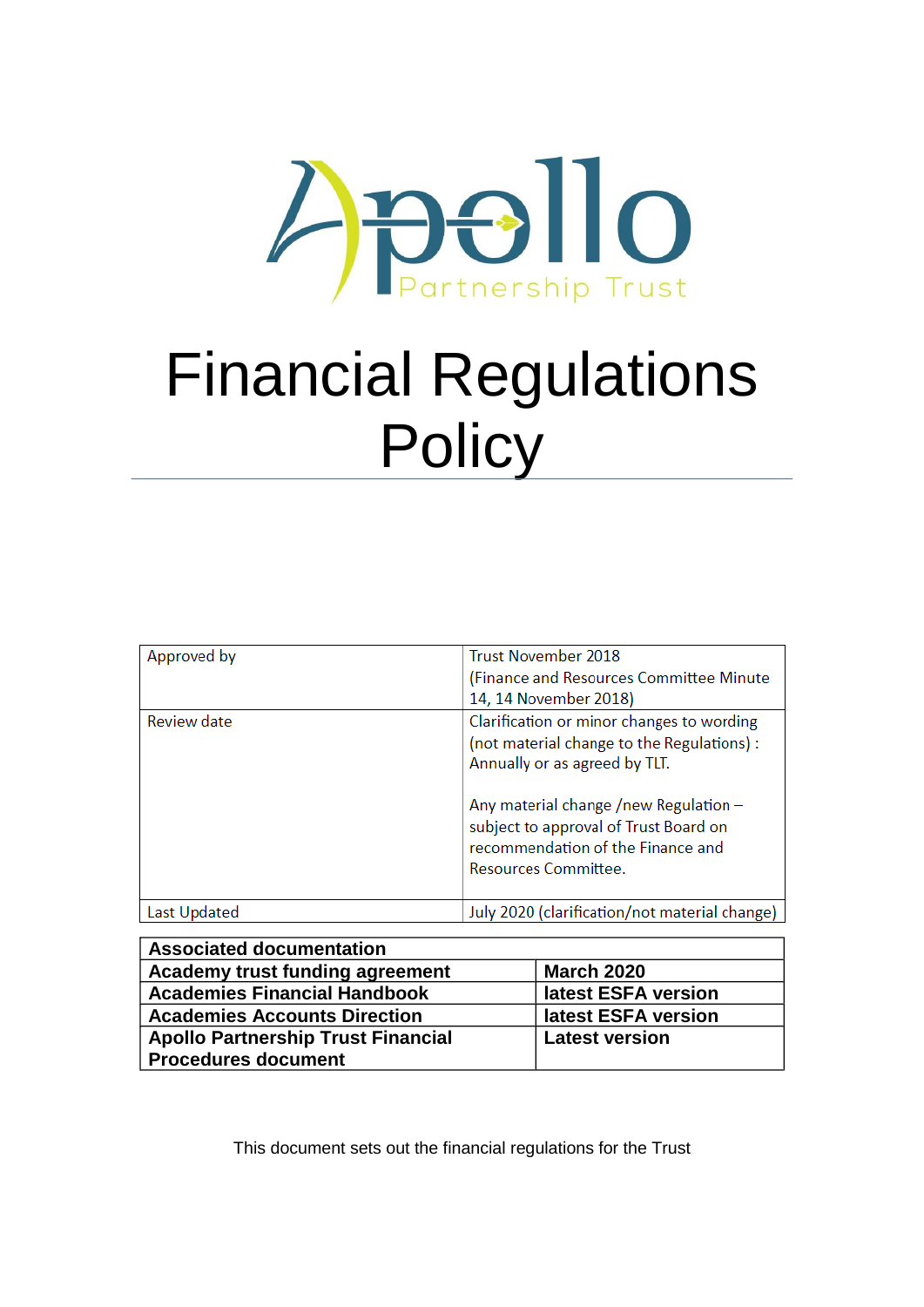### **Table of contents**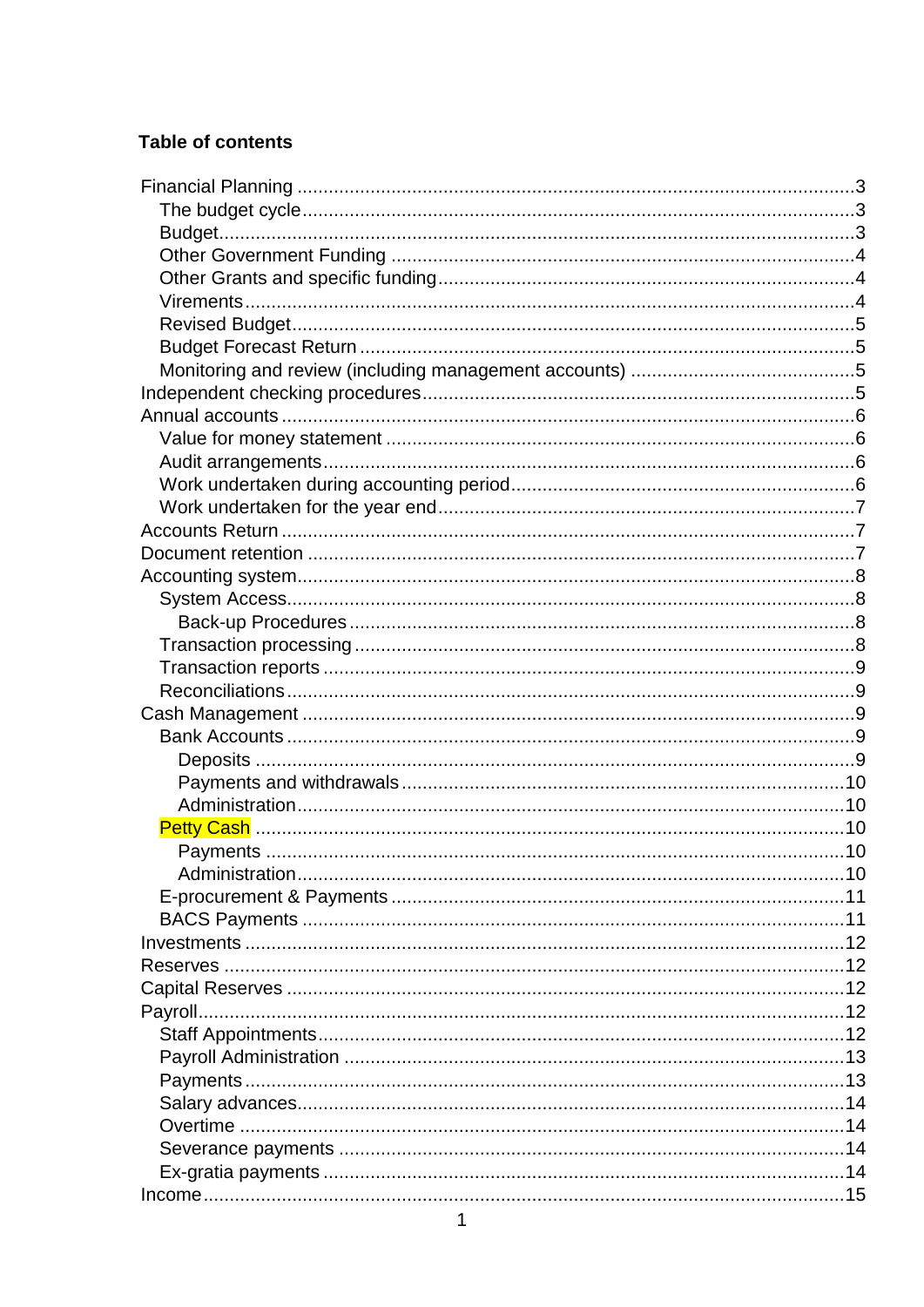### **Introduction**

- $\overline{1}$ . The purpose of this manual is to ensure that the academies maintain and develop systems of financial control, which conform to the requirements both of propriety and of good financial management. It is essential that these systems operate properly to meet the requirements of our funding agreement with the Secretary of State for Education, through the Education Funding Agency (ESFA).
- $2<sup>1</sup>$ The academies within the trust must comply with the principles of financial control outlined in the Academies Financial Handbook. This manual expands on that and provides detailed information on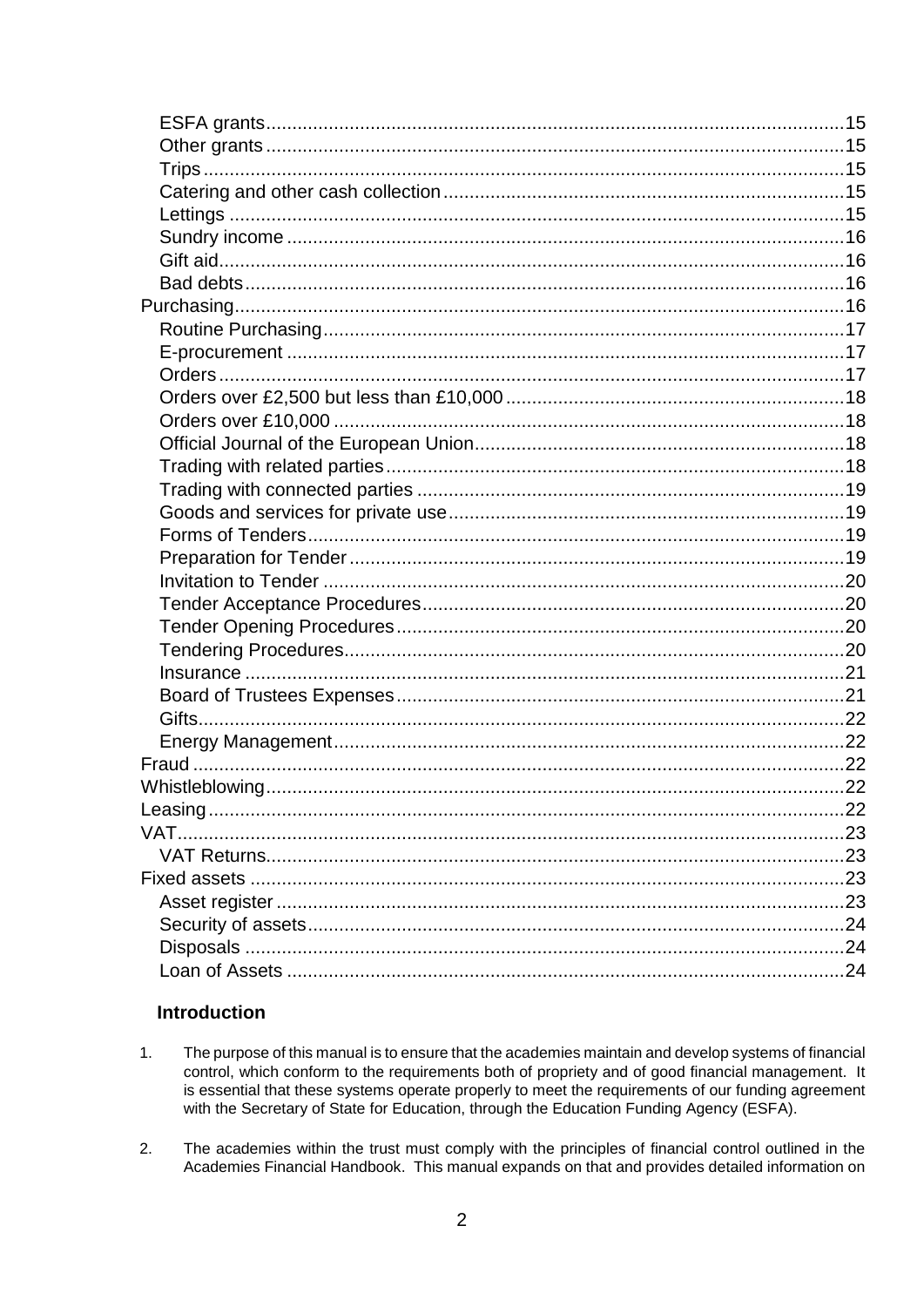the academy's accounting procedures and system manual should be read by all staff involved with financial systems.

3. This manual serves as an adjunct to the scheme of delegation providing information on the day-today operations and practicalities forming from this financial regulation manual.

# <span id="page-3-0"></span>**Financial Planning**

4. The academy trust will prepare rolling 5 year budgets for all academies within the trust and a consolidated 5-year budget based on the most accurate information known at the time of creation.

### <span id="page-3-1"></span>**The budget cycle**

5. The budget cycle is as follows:

|                                           | Autumn term (Sept – Dec) ○                                  |                                                             | Implementation of current   |        |
|-------------------------------------------|-------------------------------------------------------------|-------------------------------------------------------------|-----------------------------|--------|
|                                           | budget plan o                                               | Monitoring expenditure (continuous-                         |                             |        |
|                                           | monthly) $\circ$                                            | Reconciliation and closure of previous                      |                             |        |
|                                           | financial year $\circ$                                      | Termly review of pupil number projections                   |                             |        |
| $\bullet$                                 | Spring term (Jan – Mar) $\circ$                             |                                                             | Monitoring and              |        |
|                                           | Reviewing of year's budget $\circ$                          |                                                             | <b>Revised Budget where</b> |        |
|                                           | appropriate $\circ$ Pre-planning new financial year $\circ$ |                                                             |                             |        |
| Termly review of pupil number projections |                                                             |                                                             |                             |        |
| $\bullet$                                 |                                                             | Summer term (Apr – Aug) $\circ$<br>Planning for forthcoming |                             |        |
|                                           | year $\circ$                                                | Preparation and submission of financial budget              |                             |        |
|                                           | plan o                                                      | Review of current year's budget $\circ$                     |                             | Termly |

review of pupil number projections

All requirements of the ESFA, in particular relating to carry forward of unspent funds, will be taken into account in preparing and submitting the budget.

### <span id="page-3-2"></span>**Budget**

- 6. The Chief Finance & Operations Director (CFOD) is responsible for preparing and obtaining approval for the annual budget for the Trust based on information provided by each academy. The budget must be approved by the Accounting Officer, Finance & Resources Committee and the Board of Trustees.
- 7. The annual budget will reflect the best estimate of the resources available to the academies for the forthcoming year and will detail how those resources are to be utilised. There should be a clear link between the Multi-Academy Improvement plan (MIP) individual academy school development plan (SDP) objectives and the budgeted utilisation of resources.
- 8. The budgetary planning process will incorporate the following elements:
	- forecasts of the likely number of pupils to estimate the amount of General Annual Grant
	- latest estimate of other ESFA funding e.g. Pupil Premium, Yr7 Catch-Up or other specific funds
	- review of other income sources available to the academy to assess likely level of receipts
	- review of past performance against budgets to promote an understanding of the academies costs
	- identification of potential efficiency savings
	- review of the main expenditure headings in light of the MIP and SDP objectives and the expected variations in cost e.g. pay increases, inflation and other anticipated changes
	- all carry forward balances and reserves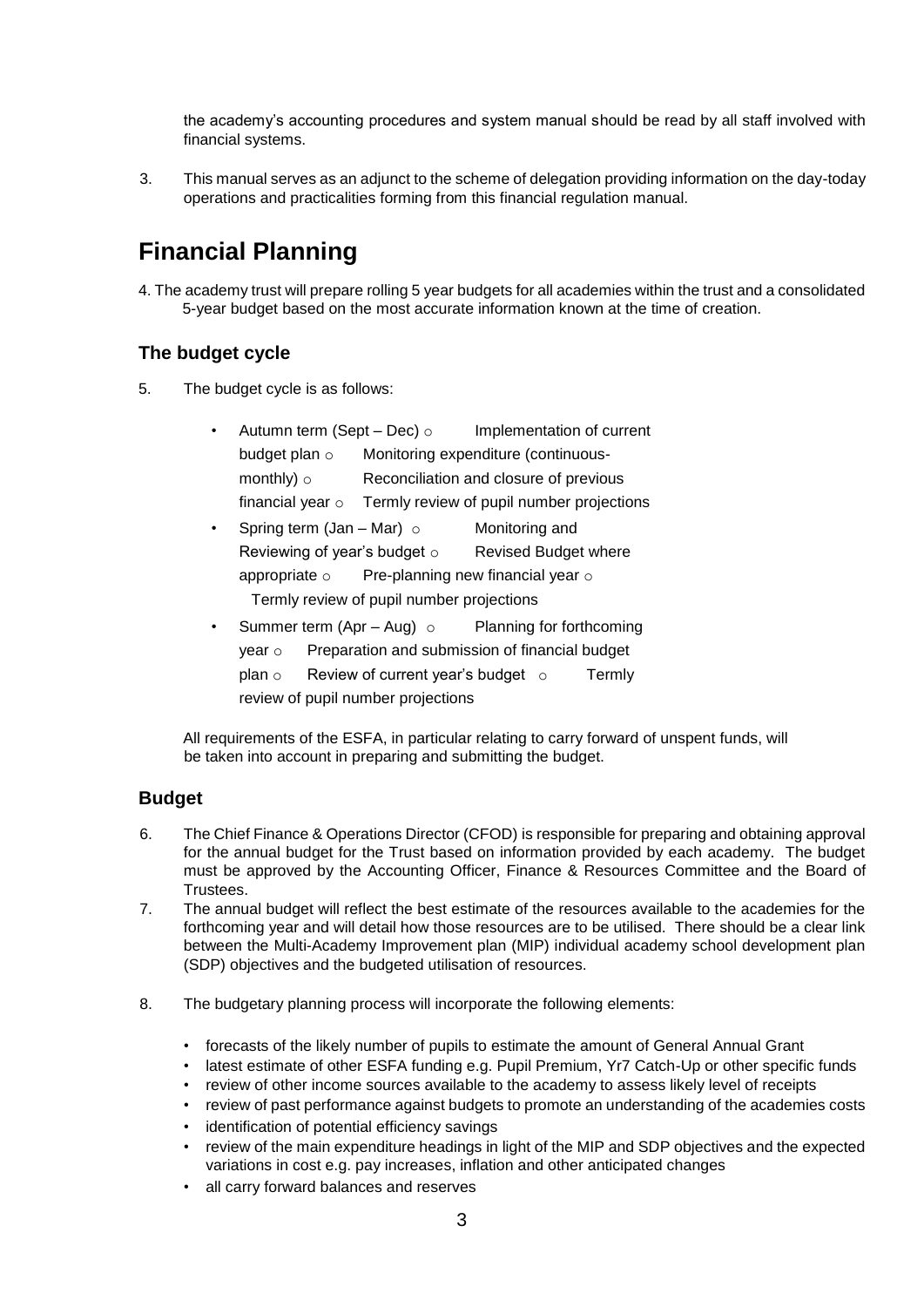- any unspent grants from the previous financial year
- any funds held in Trust
- 9. Comparison of estimated income and expenditure will identify any potential surplus or shortfall in funding. If shortfalls are identified, opportunities to increase income should be explored and expenditure headings will need to be reviewed for areas where cuts can be made. This may entail prioritising tasks and deferring projects until more funding is available. Plans and budgets will need to be revised until income and expenditure are in balance. If a potential surplus is identified, this may be held back as a contingency or alternatively allocated to areas of need in accordance with the Development Plan.
- 10. If there is a significant (over 10%) departure from the anticipated budget this will be escalated to the **Finance & Resources Committee** as part of the monthly management accounts procedure and/or a Revised Budget will be considered for approval.
- 11. The approved budget is then entered onto the finance system at the start of the new financial year.

### <span id="page-4-0"></span>**Other Government Funding**

- 12. In addition to GAG funding from ESFA the trust may be awarded specific funding for other projects e.g. Condition Improvement Funds, Character Bid funding, Additional Special Educational Needs funding etc. This funding may be from the Department for Education or Local Authority. All government funding will be spent in accordance with the terms and conditions imposed, accurately recorded as government income (restricted) and audited externally annually.
- 13. The CFOD, Business Managers & Admin Team are responsible for recording income and expenditure for each grant, providing reconciliation within the monthly management accounts.

#### <span id="page-4-1"></span>**Other Grants and specific funding**

- 14. In addition to the GAG funding from the ESFA the Apollo Partnership Trust and other government funding, the Apollo Partnership Trust may be awarded additional grants from time to time relating to specific projects e.g. Sport England Funding, Football Foundation Funding, and Charitable Grants etc. All applications for additional external funding must be approved and supported by the Board of Trustees. All external funding and grants will be spent in accordance with the terms and conditions imposed, accurately recorded as income specific to a certain project and audited externally annually.
- 15. The CFOD and Business Managers are responsible for recording income and expenditure for each grant, providing reconciliation within the monthly management accounts.

### **Funds held in Trust**

16. Where funds are held in trust the CFOD and Business Managers are responsible for ensuring accurate recording of the income and expenditure, as well as ensuring the funds are recognised separately as set out in the memorandum and articles. Full use of high interest accounts must be made where appropriate.

#### <span id="page-4-2"></span>**Virements**

17. Substantial virements shall be approved and minuted by the **Finance & Resources Committee** and should be within the agreed criteria and financial limits. Any material virements required must be undertaken via a Revised Budget.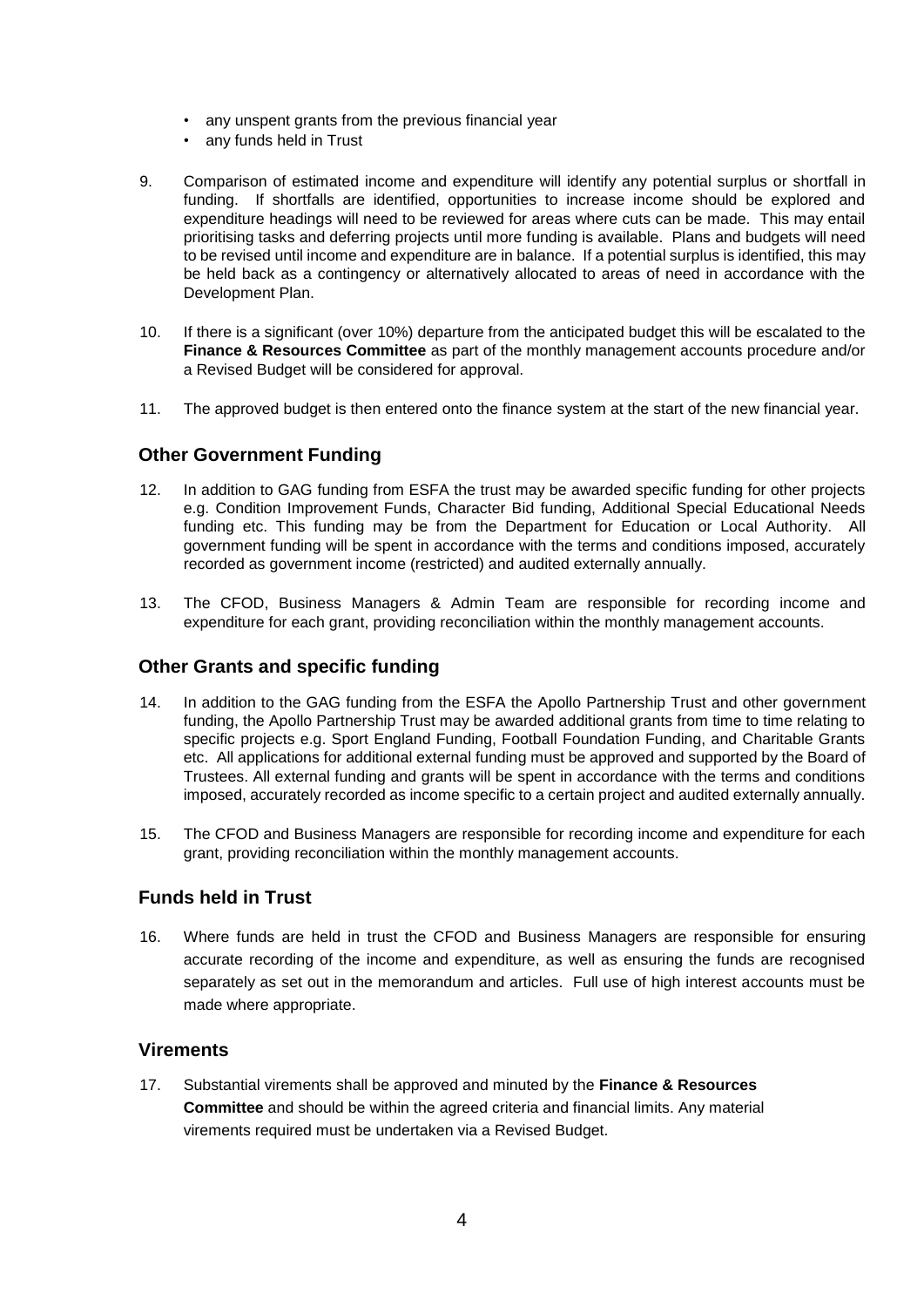- 18. The Accounting Officer and CFOD are given delegated power to vire from one budget to another and shall seek approval from the **Finance & Resources Committee** and retrospectively where the amount exceeds £5,000.
- 19. All virements exceeding £5,000 or 2% of the budget shall require prior approval from the **Finance & Resources Committee.**

### <span id="page-5-0"></span>**Revised Budget**

20. Monitoring and analysis of the agreed budget should be carried out on a monthly basis by the Accounting Officer, CFOD and Business Managers of the trust and timely reports forwarded to the Board of Trustees. Where significant variations to the agreed budget are identified or where a number of substantial virements have been approved by the Accounting Officer and or where significant staff changes have occurred in-year, then a Revised Budget should be prepared and approved by the Board of Trustees. This Revised Budget should then form the basis of analysis of all income and expenditure until the financial year end.

### <span id="page-5-1"></span>**Budget Forecast Return**

21. The approved budget must be submitted to ESFA by 31 July each year by the CFOD based on the consolidated information provided by the trusts CFOD and Business Managers. The CFOD and Accounting Officer are responsible for establishing a timetable, which allows sufficient time for the approval process and ensures that the submission date is met.

#### <span id="page-5-2"></span>**Monitoring and review (including management accounts)**

- 22. Monthly reports are prepared by the CFOD and Business Managers for individual academies and a consolidated report is prepared by the CFOD. The reports are contained in the Monthly Workbook and include:
	- actual income and expenditure against budget (shown as month to date and cumulatively)  $\Box$ balance sheet
	- cash flow forecast
	- one page summary highlight and explaining variances of at least 5% or £10,000 (whichever is smaller)
- 23. Any potential overspend against the budget must in the first instance be discussed with CFOD.
- 24. Monthly reports are sent to Budget Holders and the accounting officer by the CFOD and Business Managers within the individual academies and to the CFOD who will report to the Accounting Officer and where appropriate, the **Finance & Resources Committee** and the chair of trustees.

### <span id="page-5-3"></span>**Independent checking procedures**

The Board of Trustees have elected to appoint an external internal audit control and have appointed Leicestershire Audit Services for this purpose. An independent annual review of internal controls and assurance is carried out and a report is forwarded to the Finance & Resources Committee for scrutiny and monitoring, including an Action Plan for any areas identified as requiring attention.

#### **Review of regularity**

25. The Chief Executive Officer (CEO), (in their role as Accounting Officer) reviews the following documents termly to ensure the academy trust is working within the boundaries of regularity and propriety: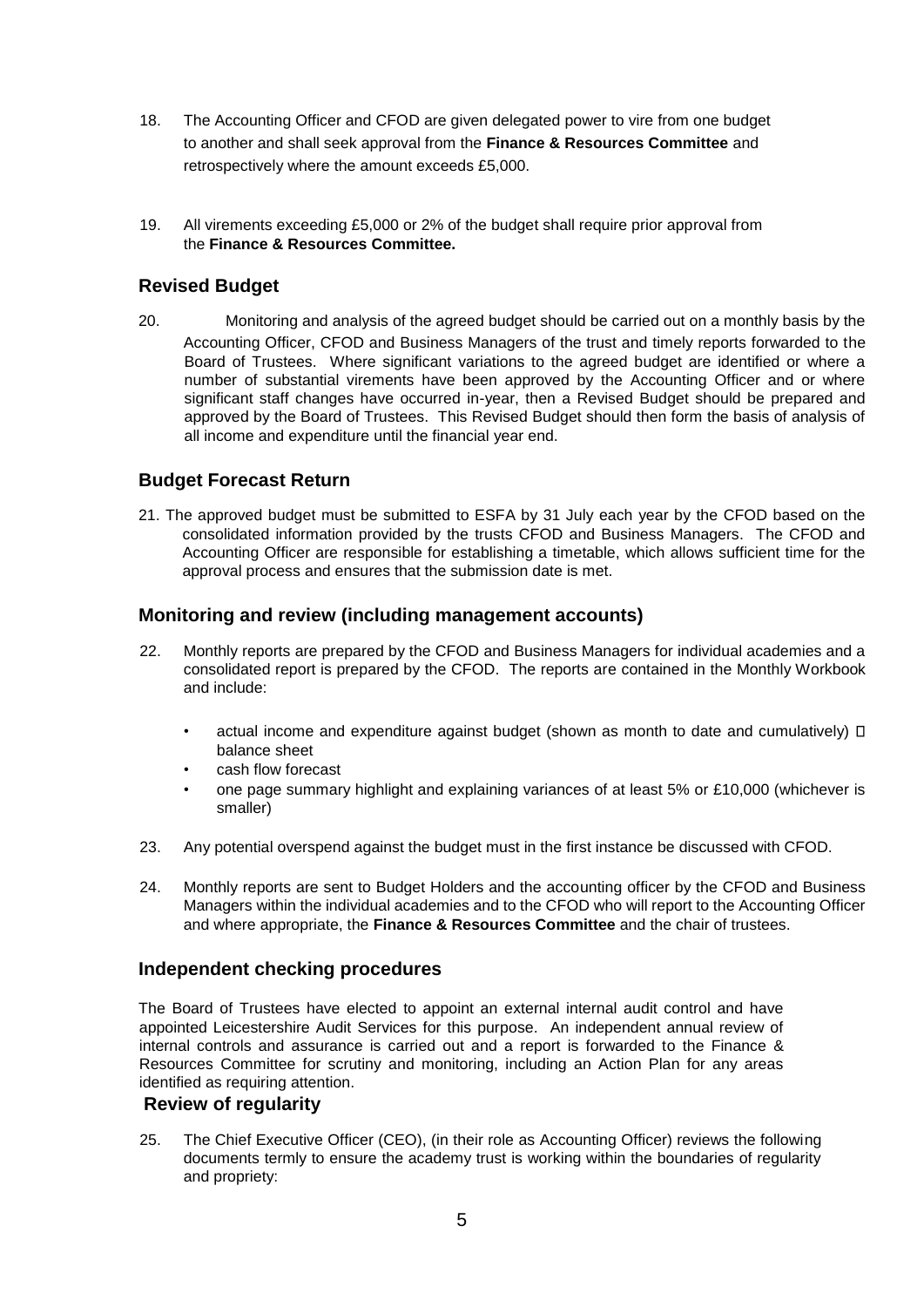- reviews management accounts
- reviews compliance against the scheme of delegation and Funding Agreement
- reviews transactions for evidence of connected party transactions
- value for money practice
- 26. The Accounting Officer has delegated the following responsibilities to the CFOD:
	- adherence to tendering policies
	- review of transactions confirming in line with delegated authorities as set out by the Academies Financial Handbook
	- review of trustees/governors' minutes
	- Liaison with CFOD and Business Managers in individual academies for financial and resources information

### <span id="page-6-0"></span>**Annual accounts**

The Academies Accounts direction [\(https://www.gov.uk/guidance/academies-accounts-direction\)](https://www.gov.uk/guidance/academies-accounts-direction) explains the requirement in further detail.

- 27. The Apollo Partnership Trust must prepare annual audited financial statements for the accounting period to 31 August.
- 28. The accounts are prepared by the Academy's appointed auditors who work in conjunction with the CFOD.
- 29. The accounts are then submitted as follows:
	- by 31 December to ESFA
	- by 31 January published on our own website
	- by 31 May to Companies House

### <span id="page-6-1"></span>**Value for money statement**

Value for money must be reviewed annually and examples must be focussed on how educational outcomes have been improved. The accounts direction s4.2.5 [\(https://www.gov.uk/guidance/academies-accounts-direction\)](https://www.gov.uk/guidance/academies-accounts-direction) explains the requirement in further detail.

- 30. As part of the annual accounts the trust must include 3 focussed examples of value for money.
- 31. The CFOD is responsible for collating the examples which are then confirmed by the Finance & Resources Committee.

### <span id="page-6-2"></span>**Audit arrangements**

- 32. External auditors must be appointed in accordance with the Academies Financial Handbook.
- 33. The CFOD is responsible for managing the audit process, by liaising with the auditors, arranging the timetable for accounts and audit completion and ensuring deadlines are met.

### <span id="page-6-3"></span>**Work undertaken during accounting period**

34. The CFOD and Business Managers are responsible for the following tasks to be undertaken during the year to facilitate a smooth audit process: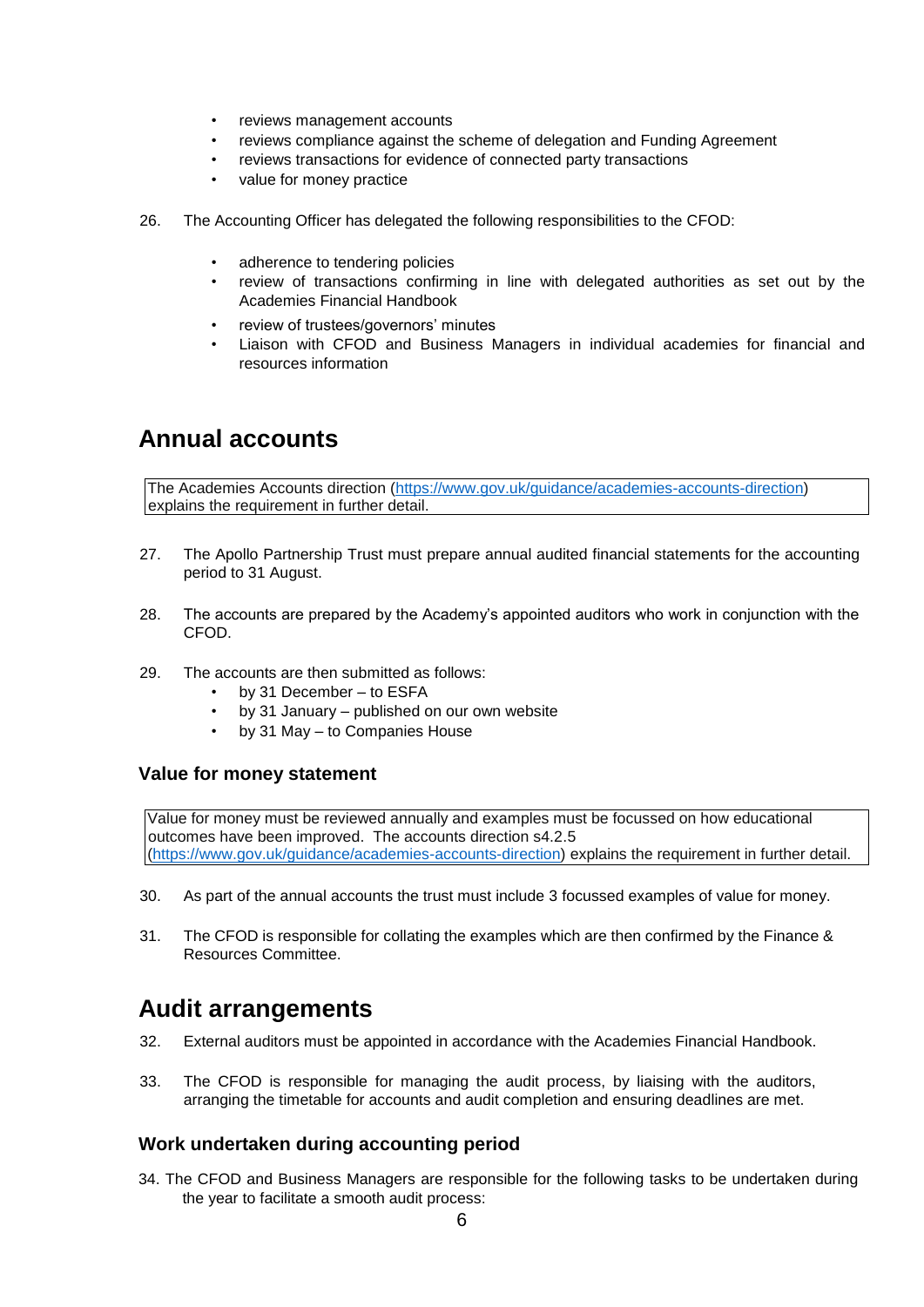- reviewing the structure of the trial balance
- maintaining a fixed asset register
- monthly depreciation charges
- maintaining income and expenditure records (including filing of invoices)
- reviewing aged debtors for any provisions required
- maintaining a record of governors/trustees interests, related and connected party transactions
- control account reconciliations (bank, wages, debtors, creditors)
- maintaining a record of meeting attendance
- Monitoring & reporting to the Accounting Officer and Board of trustees
- Consolidation of academies accounts

### <span id="page-7-0"></span>**Work undertaken for the year end**

- 35. The CFOD and Business Managers are responsible for the following tasks to be undertaken at the end of the year to facilitate a smooth audit process:
	- stock take and including of year end stock value  $\Box$  prepayments for IT licenses
	- prepayments or accruals including grant income
	- control account reconciliations (bank, wages, debtors, creditors)
	- close down of the purchase ledgers
	- close down of the Sales ledgers and aged debtors
	- pension valuations
	- Pension Audit

### <span id="page-7-1"></span>**Accounts Return**

As part of the funding agreement with ESFA Apollo Partnership Trust must submit their Accounts Returns [\(https://www.gov.uk/government/publications/academies-august-accounts-return-template](https://www.gov.uk/government/publications/academies-august-accounts-return-template-and-guide)[andguide\)](https://www.gov.uk/government/publications/academies-august-accounts-return-template-and-guide) 

- 36. The academies trust must prepare an annual accounts return for the accounting period to 31 August, which is submitted to the ESFA by the deadline specified by the ESFA.
- 37. The accounts return is prepared by the Academy's appointed auditors who work in conjunction with the CFOD and Business Managers of individual academies.

### <span id="page-7-2"></span>**Document retention**

- 38. Documents are retained for the following amount of time:
	- **Finance records – current year plus preceding 6 years**
	- **Supply cover insurance – current year plus preceding 6 years**
	- **Payroll and travel records – current year plus preceding 6 years**
	- **Personnel records – 5 years after an employee has left**
	- **All student files until the student reaches the age of 21**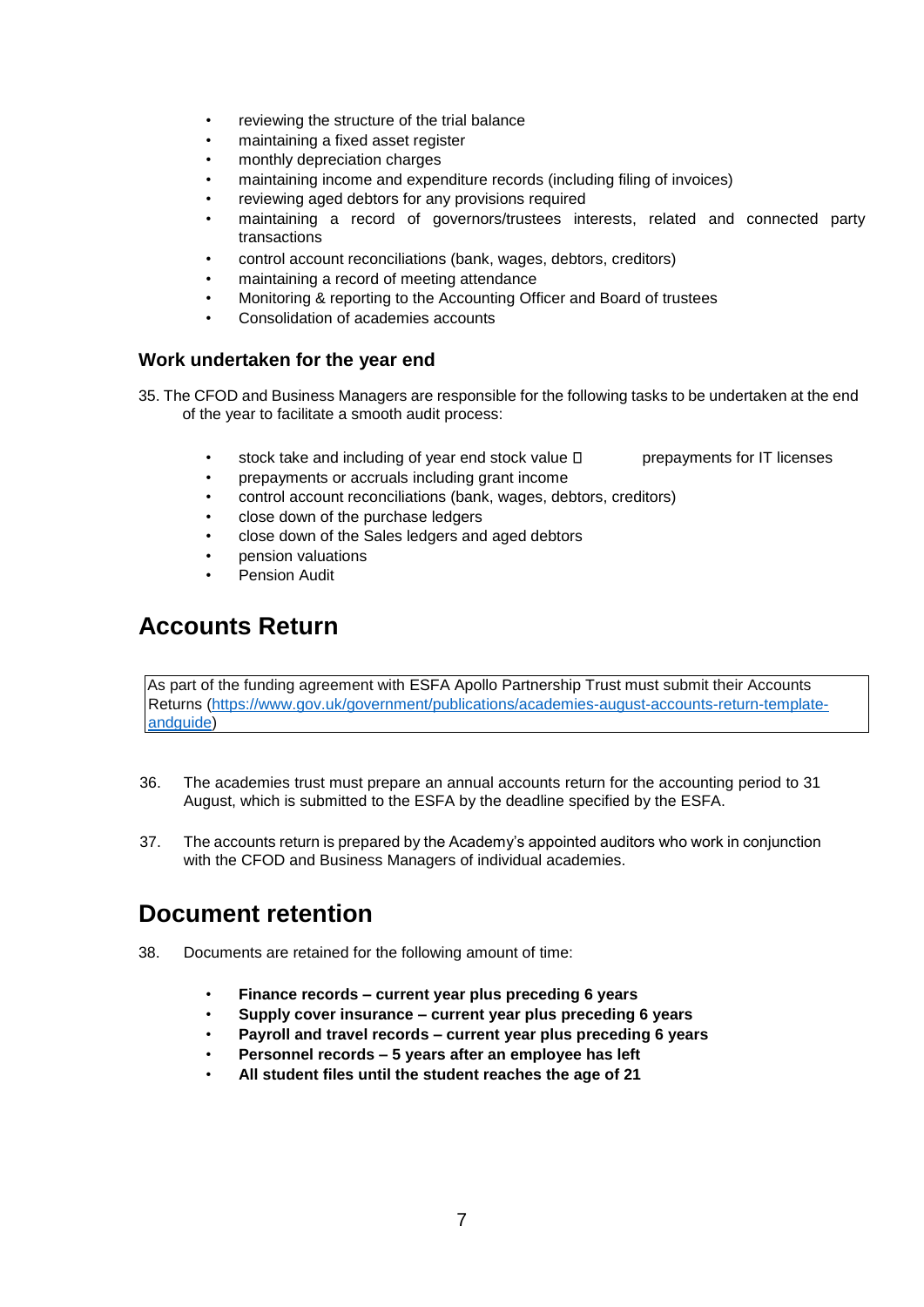## <span id="page-8-0"></span>**Accounting system**

39. All the financial transactions of the academy trust must be recorded into the HCSS Accounting System, the computerised financial information accounting system. This system is operated by the Finance Department and consists of:



### <span id="page-8-1"></span>**System Access**

- 40. Access to the system is password restricted to CFOD and Business Managers and key Admin staff, and others have been authorised by the Accounting Officer e.g. external accounting providers.
- 41. When passwords are changed the new password should be placed in a sealed envelope and passed to Business Managers to keep in the safe. The Business Managers are responsible for implementing a system which ensures that passwords are changed regularly

#### <span id="page-8-2"></span>**Back-up Procedures**

- 42. The Network Manager or Business Manager is responsible for ensuring that there is effective back up procedures for the complete IMS system. Data is backed up on a suitable medium or server and the copies stored in a secure place (in a fireproof container). Back-up copies are taken on at least a daily basis and stored in a separate location.
- 43. The Financial Management system is cloud based and backed up off site daily.
- 44. The disaster recovery plan explains what to do in the event of loss of accounting facilities or financial data. Copies are held in the fire proof container.

### <span id="page-8-3"></span>**Transaction processing**

- 45. All transactions input to the accounting system must be authorised in accordance with the procedures specified in this manual.
- 46. All journal entries are documented on the FMIS, and authorised by the CFOD and/or Business Managers and/or the Accounting Officer or Heads in each academy, prior to being input to the accounting system.
- 47. Bank transactions are input by the Business Managers/Key Admin personnel and reviewed by the CFOD and Business Managers or Accounting Officer or Heads in each academy where appropriate.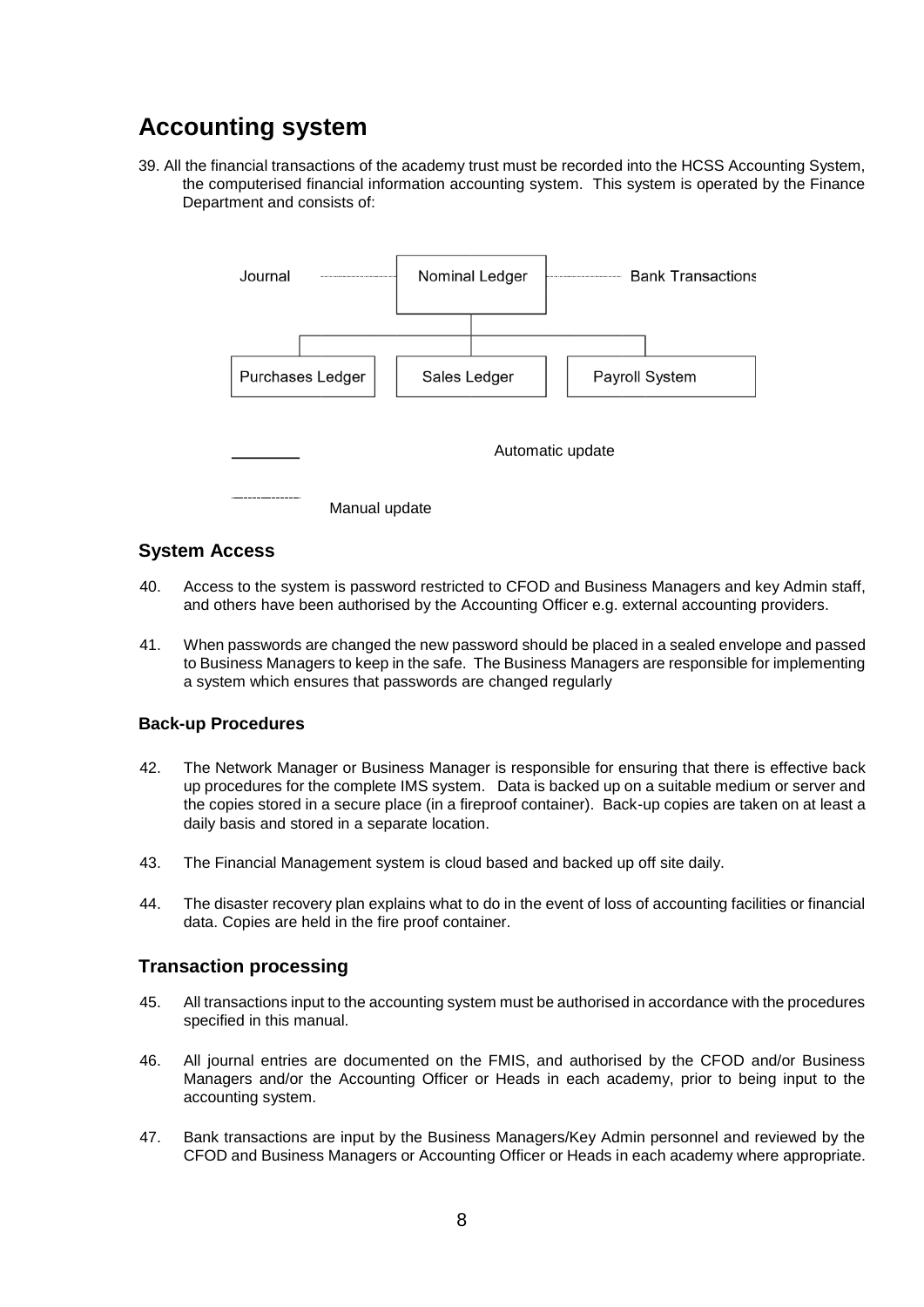### <span id="page-9-0"></span>**Transaction reports**

- 48. The CFOD and Business Managers review the following system reports to ensure that only regular transactions are posted to the accounting system:
	- the weekly audit trail reports;
	- Masterfile amendment reports for the payroll, purchase ledger and sales ledger;
	- management accounts summarising expenditure and income against budget at budget holder level

### <span id="page-9-1"></span>**Reconciliations**

- 49. The CFOD and Business Managers are responsible for ensuring the following reconciliations are performed each month, and that any reconciling or balancing amounts are cleared:
	- sales ledger control account
	- purchase ledger control account
	- payroll control account
	- VAT control account
	- all suspense accounts
	- bank balance per the nominal ledger to the bank statement
	- Prepayments and Accruals
	- Fixed Assets Register
- 50. The CFOD and Business Managers and/or Accounting Officer and Heads at each academy signs all reconciliations as evidence of review.
- 51. Any unusual or long outstanding reconciling items are brought to the attention of CFOD and/or Accounting Officer and/or Heads at each academy and dealt with according to the bad debt limits in this manual.

### <span id="page-9-2"></span>**Cash Management**

### <span id="page-9-3"></span>**Bank Accounts**

- 52. The following procedures must be followed when opening a bank account and operating it:
	- the trust is responsible for selecting the banking institution and negotiating the terms and conditions
	- the board of trustees must authorise the opening of all bank accounts
	- the academies will ensure that in the event of changes to key personnel or trustees, signatories will be changed immediately and the bank notified. Any on-line access to banking will also be removed
	- terms of arrangements, including cheque signatories or BACS authorisations and the operation of the accounts must be formally recorded and agreement minuted
	- the trust must inform the bank, in writing, that their accounts must not become overdrawn  $\square$ the trust must ensure there are sufficient funds to cover large payments

#### <span id="page-9-4"></span>**Deposits**

- 53. A deposit must be entered on a copy paying-in slip or listed in a supporting book with the following details:
	- the amount of the deposit
	- a reference (for example the number of the receipt or the name of the debtor)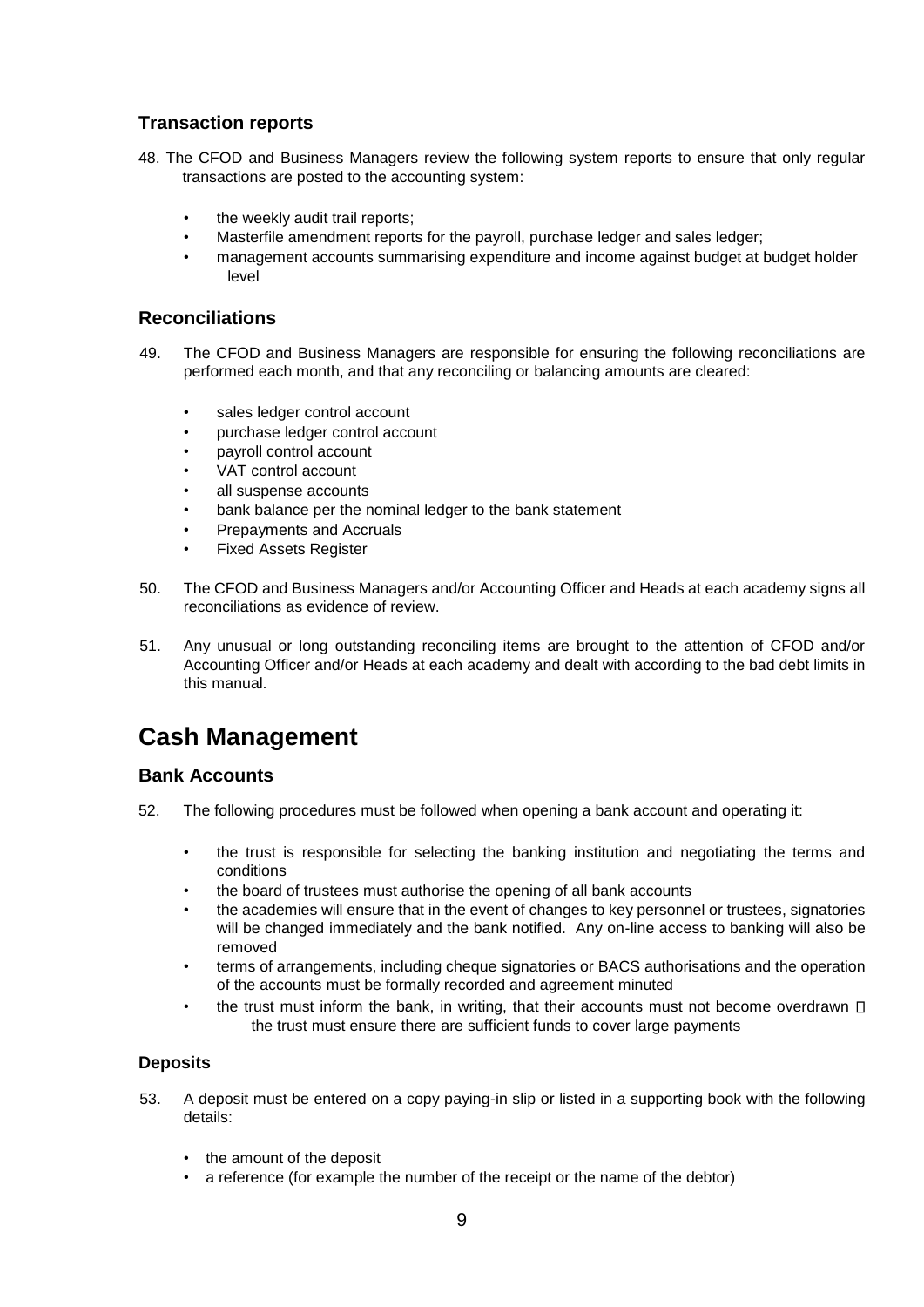54. The Business Managers are responsible for updating the accounting system (within 5 working days) for deposits placed.

#### <span id="page-10-0"></span>**Payments and withdrawals**

- 55. All cheques and other instruments authorising withdrawal from academy bank accounts must bear the signatures of two of the following authorised signatories:
	- Chief Executive Officer as Accounting Officer
	- Headteachers
	- CFOD and Business Managers (where appropriate)
	- Deputy Headteacher
	- Assistant Headteachers
	- Board of Trustees
	- Local Governing Body Governors (as agreed)
- 56. This provision applies to all accounts, public or private, operated by or on behalf of the board of trustees of the academy including funds held in trust. Authorised signatories must not sign a cheque relating to goods or services for which they have also authorised the expenditure.
- 57. The CFOD and Business Managers are responsible for updating the accounting system (within 5 working days) for deposits placed.

#### <span id="page-10-1"></span>**Administration**

- 58. The Business Managers ensure bank statements are received regularly and that reconciliations are performed at least on a monthly basis. Reconciliation procedures must ensure that:
	- all bank accounts are reconciled to the academies cash book
	- reconciliations are prepared by the Admin & Finance Departments
	- reconciliations are subject to an independent monthly review carried out by the CFOD and/or Business Managers
	- adjustments arising are dealt with promptly

### <span id="page-10-2"></span>**Petty Cash**

- 59. The Apollo Partnership Trust will NOT maintain a Petty Cash system the use of Credit/Payment cards or BACS will be used to purchase of minor items or reimburse staff for expenses.
- 60. The use of credit/payment cards or BACS must not be used for:
	- cashing personal cheques
	- paying staff loans

#### <span id="page-10-3"></span>**Payments**

61. In the interests of security, petty cash payments are limited to £25. Payments are made on production of a valid till receipt or other proof of payment and are subject to the same authorisation procedures as purchases from the main bank account.

#### <span id="page-10-4"></span>**Administration**

62. The petty cash float is maintained on the accounts system and the float is only reimbursed from the main bank account.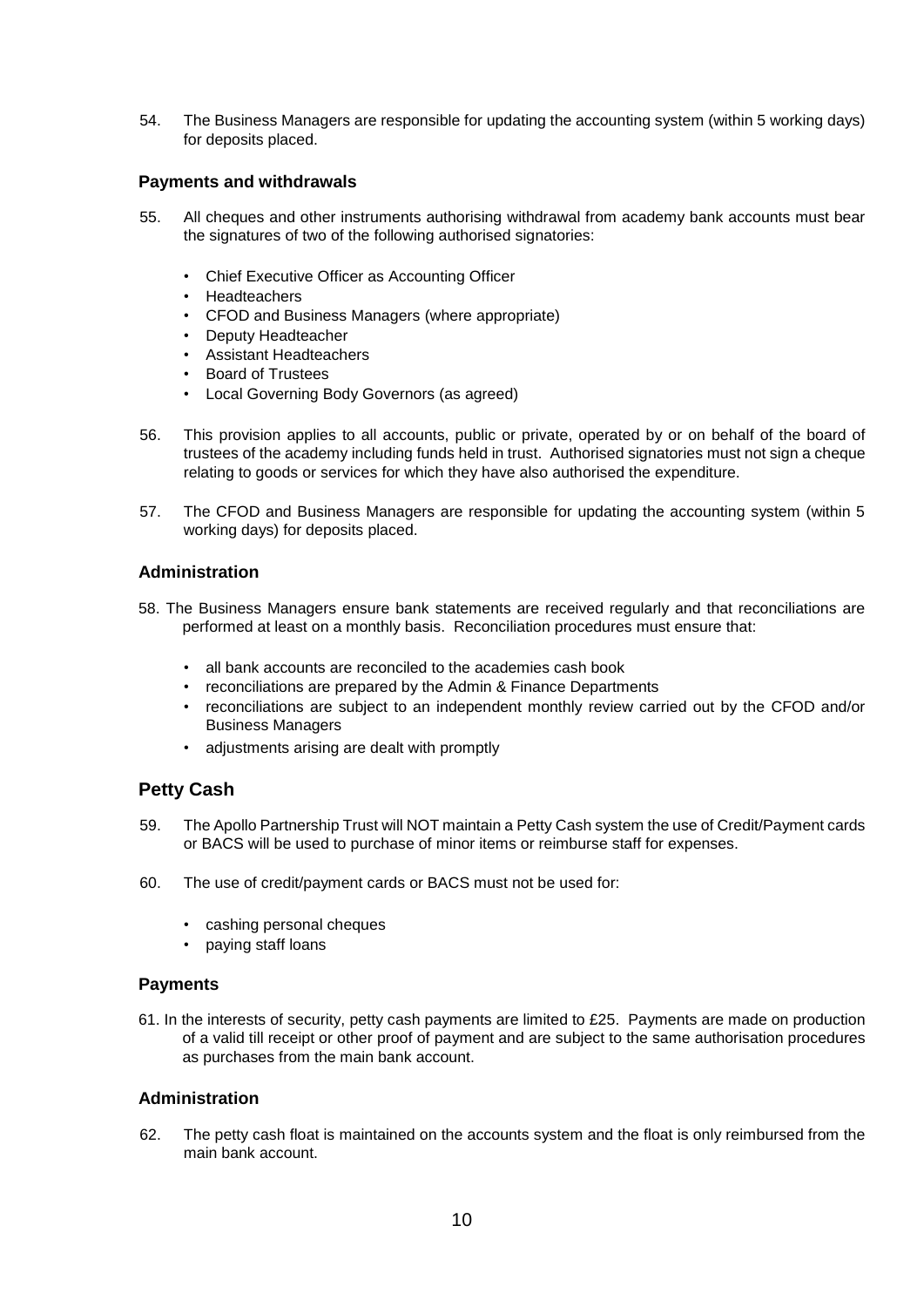- 63. The petty cash float (where operated) is reconciled monthly by **Business Manager or Key Admin & Finance personnel.** The reconciliation is then reviewed by the **CFOD, Headteachers in each academy and/or Business Managers** and initialled as evidence of review.
- 64. The CFOD **and/or Audit** carries out a spot check of the petty cash float once a term.

#### <span id="page-11-0"></span>**E-procurement & Payments**

- 65. The academy credit card issued by Lloyds Bank is used only when it is not practical or economical to use the purchase order/cheque system. It is used mostly for internet purchases and to buy refreshments for meeting etc.
- 66. The card is kept in the safe and is only used by:

**CFOD and Business Managers Headteachers Accounting Officer Deputy Headteacher Key Site Staff agreed by Business Manager** 

- 67. Any department wishing to make a purchase on credit card must complete an order form and pass this to the Business Manager, or authorised Admin staff to make the purchase. All order forms detailing the purchase must be signed by the Budget Holder.
- 68. Occasionally the credit card is used to purchase small items, where it is not possible to order this elsewhere. This must be recorded and countersigned by the Business Managers or Headteacher in each academy.
- 69. When the credit card bill arrives there will be a signed order form relating to each entry on the statement, a VAT invoice is required for all purchases and it is sometimes necessary to chase suppliers for this. A cash book journal is keyed for each entry on the statement.
- 70. The credit card bill, along with all the relevant order forms, is then given to the Business Managers or Headteachers in each academy who will check sample statements. The Headteachers and/or CFOD will then check a sample of the transactions (minimum of 3 or 20% whichever is the maximum), and sign the authorisation statement. These are then filed away together in the credit card folder, until the end of the financial year, when they will then be transferred to the finance storage box for that year.

### <span id="page-11-1"></span>**BACS Payments**

- 71. On receipt of an invoice, the budget holder signs the invoice, to signify:
	- an official purchase order has been raised for the purchase
	- the delivery note has been checked
	- the delivery is of correct quantity, quality and price
	- it has not been previously paid
	- funds are available in the relevant budget
	- VAT chargeability on qualifying expenditure is shown
- 72. The payment is then prepared and the BACS payment then passes it on to two of the cheque signatories who check in ensure that the bank and sort codes have been correctly entered and approves payment.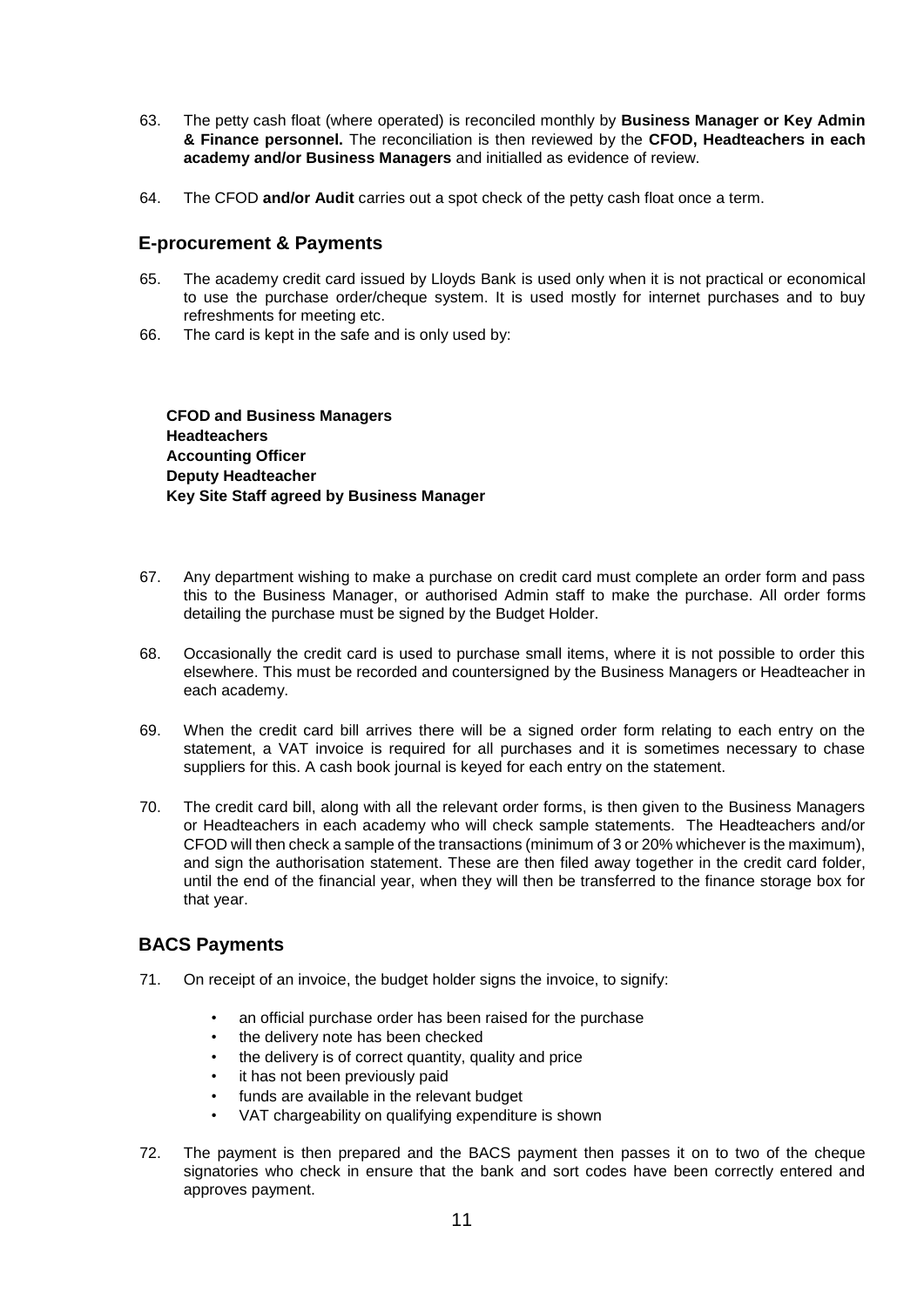- 73. Normally, BACS payments are processed within a month of receipt, although every effort is made to ensure the school benefits from early payment discounts.
- 74. The Business Managers ensure that evidence is kept of the employment status test criteria applied, when dealing with payments to individuals. Where an individual has been assessed as selfemployed, the Business Manager should request that the individual states his self-employment reference number on any invoice issued to the school.

### <span id="page-12-0"></span>**Investments**

- 75. Investments are made in accordance with written procedures approved by the Local Governing body and all consideration is given to safety of any investments.
- 76. All investments are recorded in sufficient detail to identify the investment and to enable the current market value to be calculated. The information required will normally be the date of purchase, the cost and a description of the investment. Additional procedures may be required to ensure any income receivable from the investment is received.

### <span id="page-12-1"></span>**Reserves**

- 77. Any overall surpluses or deficits (reserves) at the end of the year are carried over to the following year.
- 78. The **CEO** as Accounting Officer must inform ESFA immediately if a deficit is anticipated.
- 79. If the Apollo Partnership Trust or any individual academy anticipates a deficit at the end of any financial year, the board of trustees, CEO and Headteachers have a responsibility to ensure action is taken at the earliest opportunity to address this issue. The board of trustees working with the CFOD and Headteachers must ensure that a recovery plan is submitted and approved by the ESFA.
- 80. The Apollo Partnership Trust undertakes to ensure that an uncommitted contingency reserve of at least 2% of the previous year's total GAG or at least one month's salary cost is kept. If the Trust identifies that an individual academy has insufficient proportionate reserves, then a recovery plan should be provided to the Board of Trustees Finance & Resources Committee stating how the academy will establish sufficient reserves.

### <span id="page-12-2"></span>**Capital Reserves**

- 81. Any overall surpluses at the end of the year are carried over to the following year.
- 82. It is the responsibility of the **CFOD and Business Managers** to keep accurate records of the capital funds, especially where grants have been received for capital projects.

### <span id="page-12-3"></span>**Payroll**

### <span id="page-12-4"></span>**Staff Appointments**

83. The Board of Trustees via the Local Governing Bodies (LGB's) have approved a personnel establishment for the academies within Apollo Partnership Trust. Changes can only be made to this establishment with the express approval in the first instance of the **Local Governing Body** who must ensure that adequate budgetary provision exists for any establishment changes. The LGB has a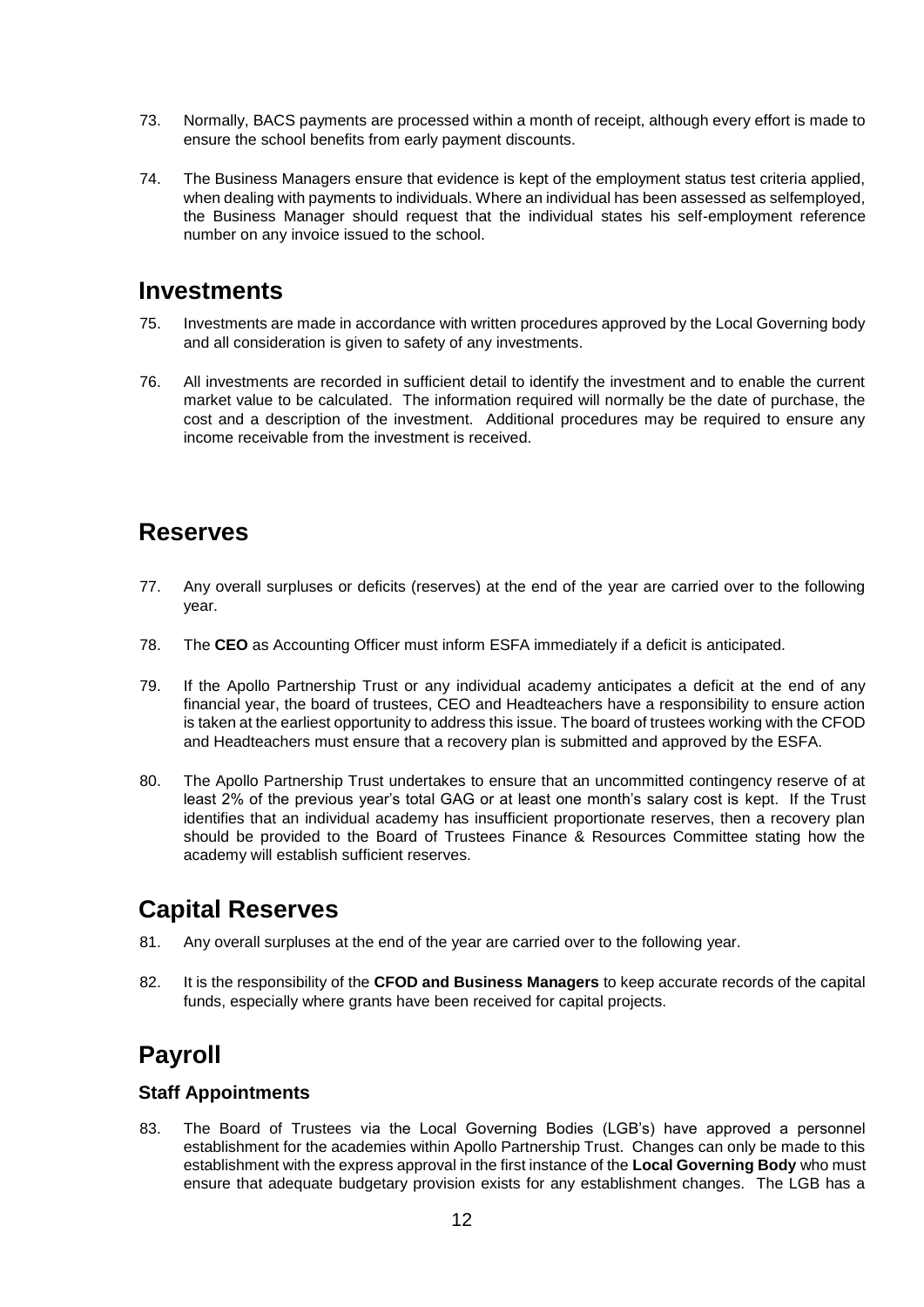responsibility to report any changes to the Board of Trustees Finance & Resource Committee of any agreed changes.

- 84. The **Headteachers** have authority to appoint staff within the authorised establishment except for **the Senior Leadership Team including the Business Managers** whose appointments must follow consultation with the Trustees. The **Business Managers** maintain personnel files for all members of staff which include contracts of employment in each academy. All personnel changes must be notified, in writing, to the **Business Managers** immediately.
- 85. The Business Managers and Admin Team are responsible for obtaining the relevant DBS checks and any other required employment checks including the Single Central Record (SCR) and ensuring these are retained on file

### <span id="page-13-0"></span>**Payroll Administration**

- 86. Payroll is administered through the Apollo Partnership Trust's payroll provider East Midlands Shared Services.
- 87. All staff are paid monthly through the payroll provider. A master file is created for each employee which records:
	- salary
	- bank account details
	- taxation status
	- personal details
	- any deductions or allowances payable
	- other legal and relevant details
- 88. New master files can only be created by the Finance & Admin Departments with the express approval of the CFOD, Business Managers or Headteachers in individual academies. Any master file amendments made by the Admin Team must be printed out each month prior to the payroll run and must be authorised by the CFOD and/or Business Managers or Headteacher. Any master file amendments made by the CFOD or Business Managers must be authorised by the Headteacher.
- 89. The Business Managers produce a monthly staff return which is sent to the trust's payroll provider, which details of all staff in the academy's in respect of sickness and other absences during the month and any new appointments or terminations.
- 90. Timesheets for additional hours, temporary work or overtime undertaken are completed by the employee. In turn this is authorised by the budget holder or Line Manager, prepared by the Finance Team and signed off by the Business Managers or Headteacher.

### <span id="page-13-1"></span>**Payments**

- 91. Before payments are dispatched a printout of all data should be obtained, including an exceptions report from the payroll provider and this should be checked against source documentation by the Business Managers and then reviewed and initialled by the Headteachers. Authority to release payment will be by Business Managers or the Headteacher.
- 92. All salary payments are made by BACS.
- 93. The Business Managers prepares a reconciliation between the current month's and the previous month's gross salary payments showing adjustments made for new appointments, resignations, pay increases etc. to check for errors.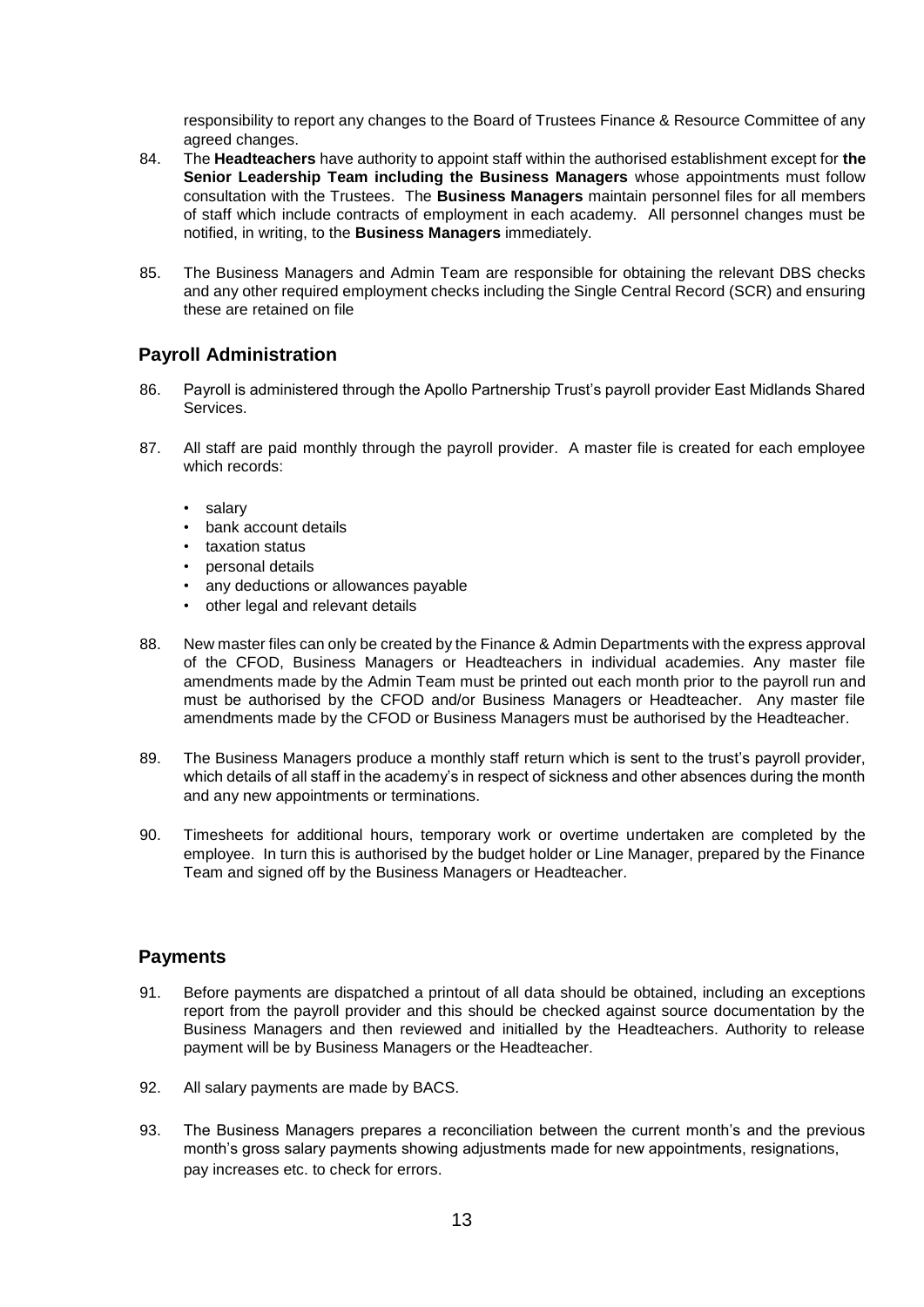- 94. The Business Managers select at least five employees at random each month and checks the calculation of gross to net pay to ensure that the payroll system is operating correctly. The check is recorded and available for checking by the CFOD.
- 95. After the payroll has been processed the nominal ledger is updated on the accounting system. Postings will be made both to the payroll control account and to individual cost centres. The Business Managers review the payroll control account each month to ensure the correct amount has been posted from the payroll system, individual cost centres have been correctly updated and to identify any amounts posted to the suspense account.
- 96. Annually, the Business Managers check each member of staff that the gross pay per the payroll system agrees to the contract of employment held on the personnel file.

### <span id="page-14-0"></span>**Salary advances**

97. The trust does not award salary advances.

### <span id="page-14-1"></span>**Overtime**

- 98. Overtime is recorded by the individual and submitted by the end of each month to the Business Managers, who completes the claim forms and copies of the time sheets to be forwarded to the academy's payroll provider.
- 99. Claim forms must not be submitted prior to work having been undertaken.
- 100. No payments for work undertaken will be made other than via the payroll system.

#### <span id="page-14-2"></span>**Severance payments**

Severance payments must be made in line with the Academies Financial Handbook. Further information is provided on gov.uk [\(https://www.gov.uk/guidance/academies-severance-payments\)](https://www.gov.uk/guidance/academies-severance-payments)

- 101. The Apollo Partnership Trust is able to self-approve the non-contractual element of severance payments up to £50,000. A business case must be presented before agreeing a payment, using the form provided by ESFA on Gov.uk.
- 102. Where the non-contractual element is on or over £50,000 prior approval from ESFA must be sought.
- 103. The Accounting Officer will sign off and review each business case.

### <span id="page-14-3"></span>**Ex-gratia payments**

Ex-gratia payments must be made in line with the Academies Financial Handbook.

104. Any ex-gratia payments in relation to severance must be submitted to ESFA for prior approval.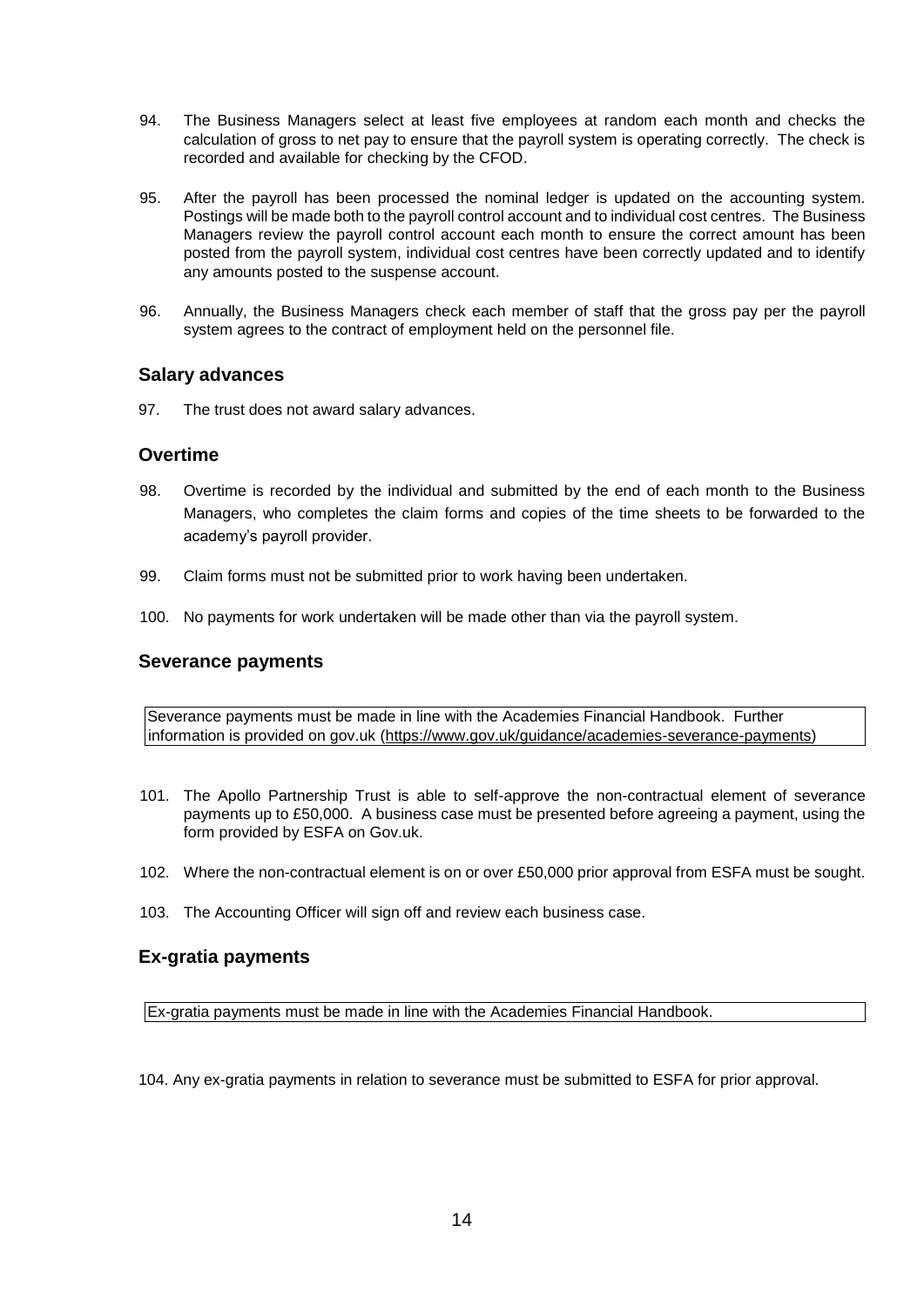### <span id="page-15-0"></span>**Income**

### <span id="page-15-1"></span>**ESFA grants**

105. The main sources of income for the academies are the grants from the ESFA. The receipt of these sums is monitored directly by the CFOD and Business Managers who are responsible for ensuring that all grants due to the academies are collected.

### <span id="page-15-2"></span>**Other grants**

106. The receipt of these sums is monitored directly by the CFOD and Business Managers who are responsible for ensuring that all grants due to the trust are collected.

### <span id="page-15-3"></span>**Trips**

- 107. A lead member of staff must be appointed for each trip to take responsibility for the collection of sums due. The Admin Teams prepare a record for each student intending to go on the trip showing the amount due.
- 108. Students and pupils should make payments to the Admin Team personnel. All income for Trips are receipted and monies recorded against the student making the payment.
- 109. The Business Manager maintains an up to date record for each student showing the amount paid and the amount outstanding. Any outstanding monies are chased before the trip.
- 110. Trips should be run at cost price, although allowance can be made for administrative fees and additional staff cover. Any surplus greater than £10 per pupil is redistributed to parents. If the school decides to subsidise the school trip the amount of subsidy must be approved by the Business Managers and Headteacher in advance of the booking being made.

### <span id="page-15-4"></span>**Catering and other cash collection**

### *Electronic cash collection*

111. The bank credits are reconciled to the cashless software system reports in the first instance. Monthly checks are undertaken by Business Managers and cross referenced to a sample of individual pupils.

### <span id="page-15-5"></span>**Lettings**

- 112. The Business Manager is responsible for maintaining records of bookings of sports facilities and for identifying the sums due from each organisation. Payments are made in advance for the use of facilities, **except where regular bookings with established relationships have built up with specific users. Whereby the Business Manager can enter into an agreement to invoice monthly in arrears. Should any regular user abuse this agreement and default on payment over 30 days, then payment in advance must be adhered too. Business Managers are responsible for ensuring any payments in arrears do not exceed 30 days.**
- 113. Details of organisations using the sports facilities are held by the Business Manager who will establish a sales ledger account and produce a sales invoice from the Financial Information accounting system.
- 114. Copies of the organisations up to date relevant Public Liability, indemnity, insurance and qualifications (where relevant e.g. H&S, First Aid, Instructor etc.) are kept with the Letting Agreements and are reviewed at least annually.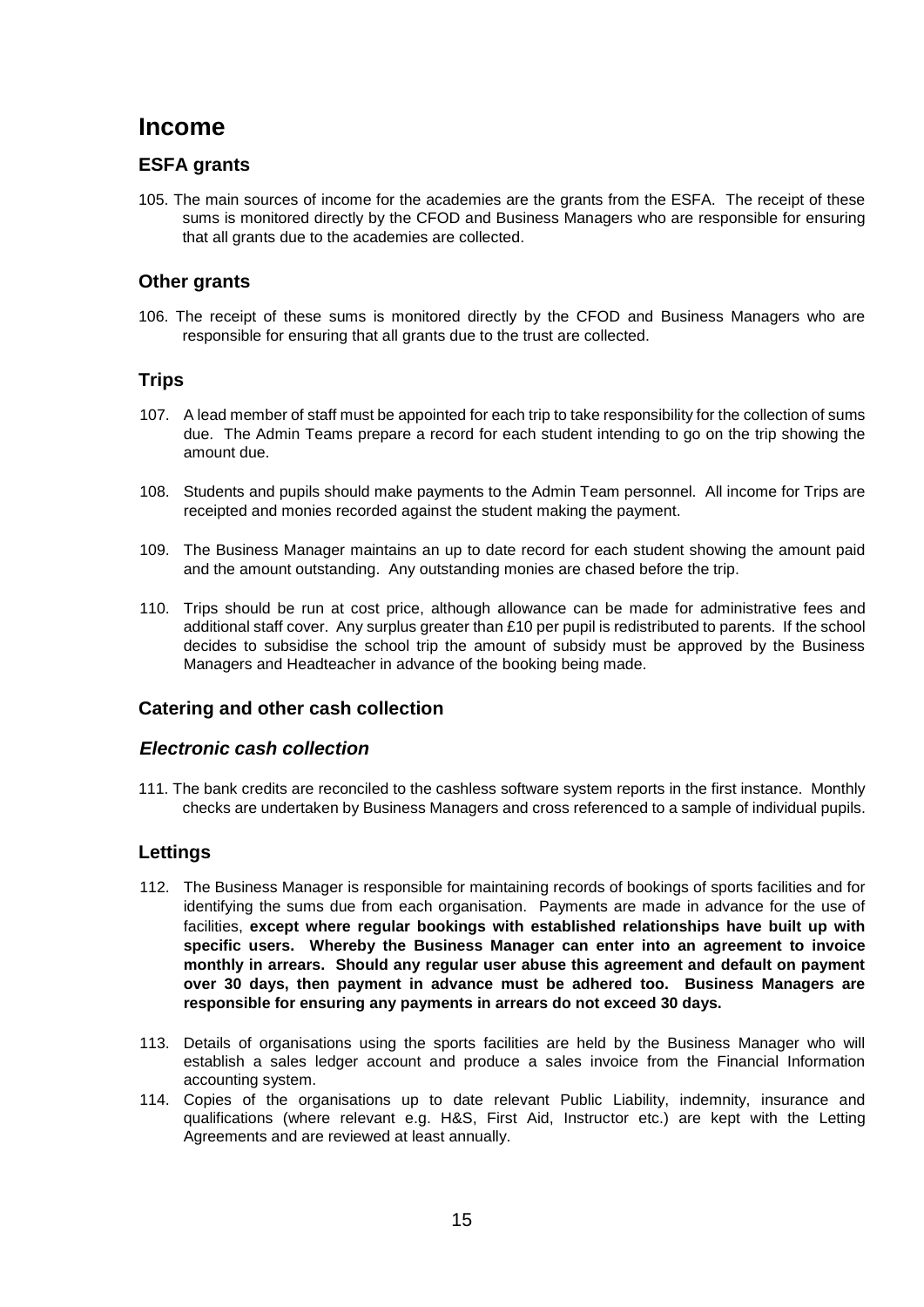### <span id="page-16-0"></span>**Sundry income**

115. Income from other sources (for example educational consultancy) is priced in consultation with the CFOD and Business Managers. The transaction must not be undertaken until the price has been agreed and the customer has been assessed for ability to pay in accordance with the agreed Consultants Policy. The **CFOD and Business Managers** approve all credit agreements.

### <span id="page-16-1"></span>**Gift aid**

An academy trust is able to claim gift aid [\(https://www.gov.uk/claim-gift-aid/overview\)](https://www.gov.uk/claim-gift-aid/overview) on donations from individuals.

- 116. To ensure the Apollo Partnership Trust, in its position as an exempt charity, receives all the monies it is entitled to the CFOD and Business Managers:
	- reconciles income against records to confirm expected amounts have been received by the donor
	- ensures the tax reclaimable from HMRC has been obtained and any relevant business use deductions have been made.

### <span id="page-16-2"></span>**Bad debts**

Write offs are in line with the delegated authorities set out in the Academies Financial Handbook.

- 117. The Apollo Partnership Trust chases all monies due, and those that have not been paid within 30 days of an invoice being issues, by telephone or letter.
- 118. If the debt remains unrecoverable after 6 months, or it becomes clear that the debt will not be repaid, the Business Manager submits a report to the **CFOD** for approval of write off by the relevant Committee of Trustees.
- 119. The following write off limits apply:
	- Up to £1000 Headteachers in each academy
	- £1000 to £10,000 Finance & Resources Committee of Trustees and refer to debt collecting agency
	- Over £10,000 Full Board of Trustees and refer to debt collecting agency
	- If over £45,000 the Chair of Trustees are to notify the ESFA

### <span id="page-16-3"></span>**Purchasing**

- 120. The Apollo Partnership Trust must achieve value for money on all purchases. A large proportion of our purchases are paid for with public funds and we need to maintain the integrity of these funds by following the general principles of:
	- Probity, it must be demonstrable that there is no corruption or private gain involved in the contractual relationships of the trust
	- Accountability, the Apollo Partnership Trust is publicly accountable for its expenditure and the conduct of its affairs
	- Fairness, that all those dealt with by the Apollo Partnership Trust are dealt with on a fair and equitable basis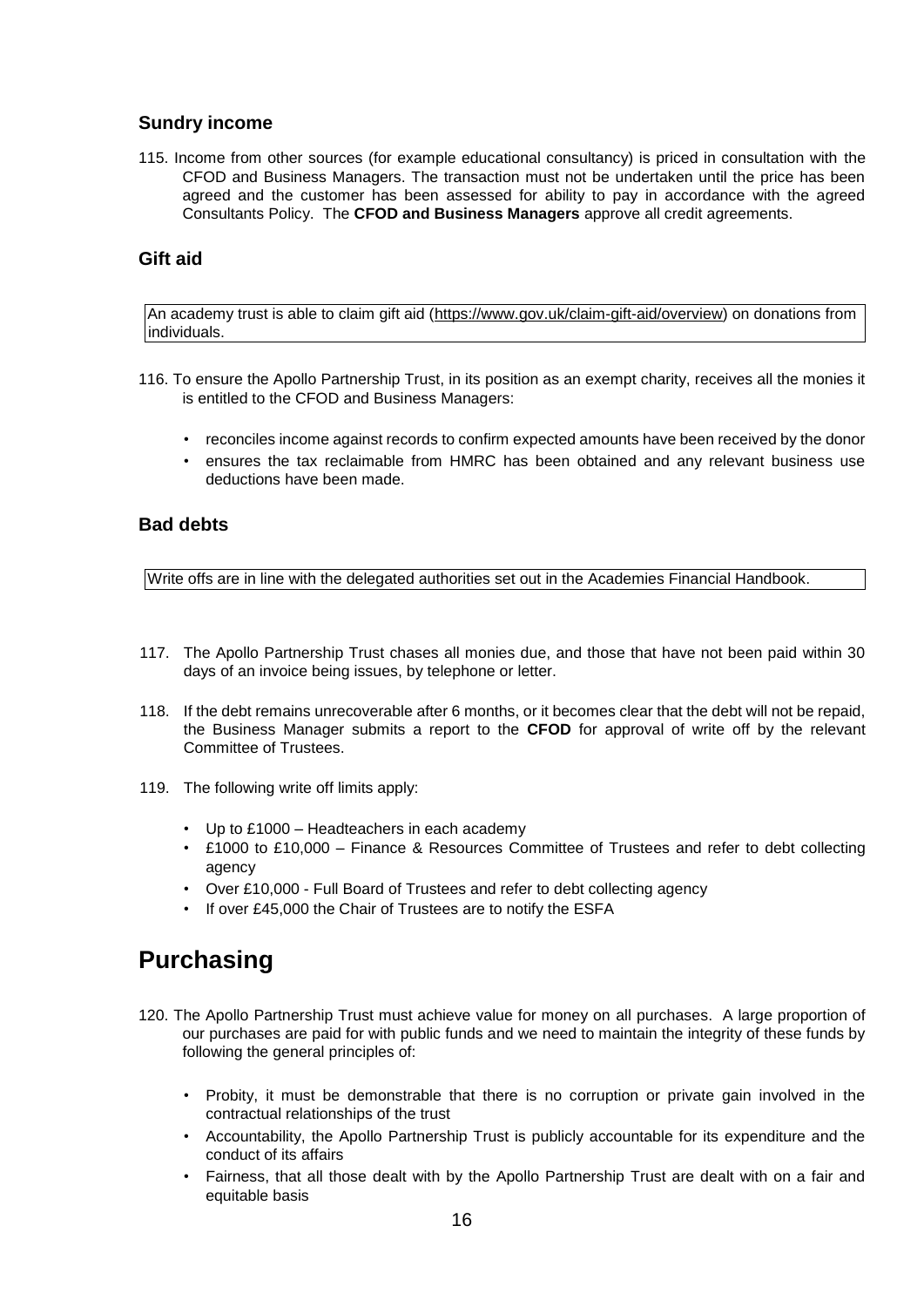### <span id="page-17-0"></span>**Routine Purchasing**

- 121. Budget holders will be informed of the budget available to them at the start of the academic year. It is the responsibility of the budget holder to manage the budget and to ensure that the funds available are not overspent. Data detailing actual expenditure and committed expenditure (orders placed but not paid for) against budget will be supplied to each budget holder each month. Budget holders will be able to monitor data relating to their own budget areas on a monthly basis via reports from the financial information system.
- 122. Routine purchases up to **£2,500** or the budget limit allocation if below, can be ordered by budget holders. In the first instance a supplier should be chosen from the list of approved suppliers maintained by the Business Managers. **Two quotations** where possible or prices must always be obtained before any order is placed. Purchases over **£10,000** must be accompanied by **3 written quotations.** Copies of all quotes and reasons for the decisions made must be attached to the order form.

### <span id="page-17-1"></span>**E-procurement**

- 123. Any department wishing to make a purchase on credit card must complete an official order form in the usual manner and pass this to the Business Manager to make the purchase. All order forms detailing the purchase must be signed by the Budget Holder.
- 124. Occasionally the credit card is used to purchase small items, where it is not possible to order this elsewhere. This must be recorded and countersigned by the **Business Managers.**

### <span id="page-17-2"></span>**Orders**

- 125. All orders must be made, or confirmed, in writing using an official order form, stocks of which are held by the Business Manager. Orders must bear the signature of the budget holder and must be forwarded to the Business Manager who will check to ensure adequate budgetary provision exists before placing the order.
- 126. Approved orders will be recorded in the purchase order module of the financial information system which allocates a reference number and commits expenditure. Orders will be dispatched to the supplier from the Admin Team.
- 127. The budget holder must make appropriate arrangements for the delivery of goods to the trust's academies. On receipt the Business Managers or Finance & Admin personnel, undertake a detailed check of the goods received against the goods received note (GRN) and make a record of any discrepancies between the goods delivered and the GRN. Discrepancies are discussed with the supplier of the goods without delay.
- 128. If any goods are rejected or returned to the supplier because they are not as ordered or are of substandard quality, the Budget Holder is notified. The Business Managers keeps a central record of all goods returned to suppliers.
- 129. All invoices are sent to the Business Manager. Invoice receipts are recorded by the Business Managers (and the invoice scanned) into the Financial Information System purchase ledger module) The Business Managers stamp invoices with a grid against which the following can be evidenced by the budget holder authorising payment:
	- invoice arithmetically correct
	- invoice posted to purchase ledger
	- goods/ services received
	- goods/services as ordered
	- prices correct
	- invoice authorised for payment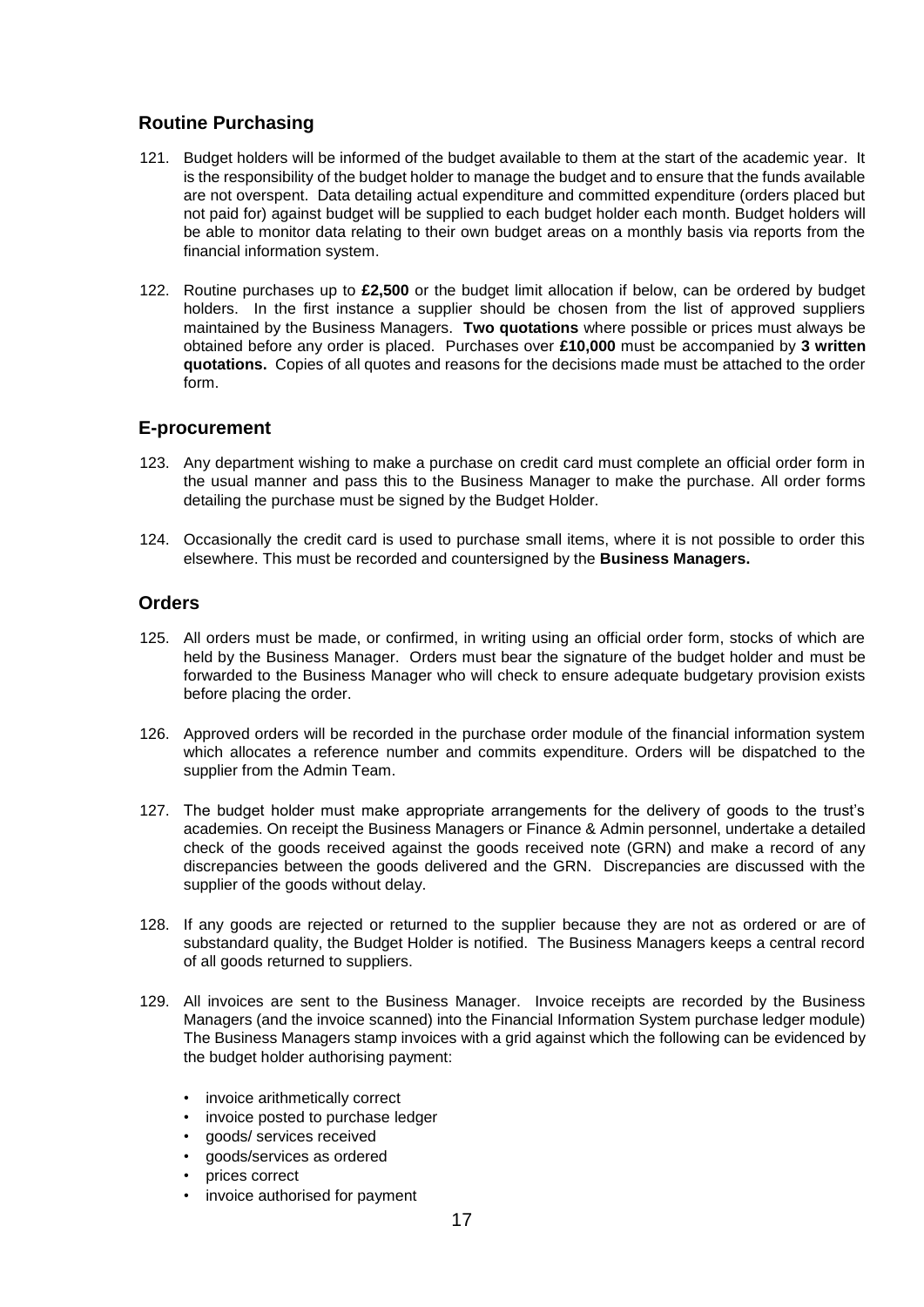- payment authorised
- VAT treated correctly
- payment made
- 130. The budget holder must make a detailed check against the order and the GRN and these documents must be attached to the invoice before it is sent back to the Business Managers for payment. Budget holders must undertake these checks without undue delay and in any case within 7 days of invoice receipt.
- 131. If there is a query with a supplier the Business Managers will keep the Budget Holder informed periodically with progress.
- 132. The Business Managers or Finance & Admin personnel inputs details of payments to be made to the purchase ledger and generates the cheques required. The cheques and associated paperwork must be authorised by two of the nominated cheque signatories.
- 133. BACS payments are input by the Business Managers and authorised on-line by two signatories in accordance with the banking policy and procedures (see E-procurement and Payments above).

### <span id="page-18-0"></span>**Orders over £2,500 but less than £10,000**

134. At least two written quotations should be obtained for all orders over £2,500 to identify the best source of the goods/services. Written details of quotations obtained should be prepared and retained by budget holders or Admin Team for audit purposes. Telephone quotes are acceptable if these are evidenced and faxed confirmation of quotes has been received before a purchase decision is made and made in accordance with value for money principles. Where the item/service ordered is specialised or restricted to a particular supplier or in the case of emergency repair work being required, only one quotation needs to be required.

### <span id="page-18-1"></span>**Orders over £10,000**

135. All goods/services ordered with a value over £10,000, or for a series of contracts which in total exceed £10,000 must be subject to formal tendering procedures where possible or at least 3 quotations with rationale. For orders exceeding £25,000 an Apollo Business Case report must be produced and agreed by the CFOD using the Tender process.

### <span id="page-18-2"></span>**Official Journal of the European Union**

136. Purchases over **£181,302** are to be dealt with in accordance with OJEU

### <span id="page-18-3"></span>**Trading with related parties**

The Apollo Partnership Trust does not routinely carry out any trade with related parties. A register of pecuniary interests is maintained and published on the academy's website.

The trustees are aware that there should be no conflicts of interest and adequate disclosure within the trust's accounts is required.

Regular reviews of the suppliers list and key management personnel are undertaken to ensure related parties are identified early and the register of pecuniary interests is cross-referenced.

If any transactions are identified as related parties' transactions the Trust will report all contracts and other agreements in advance of the contract of agreement commencing using the ESFA related party on-line form as per the Academies Financial Handbook. Approval from the ESFA will be sought were relevant.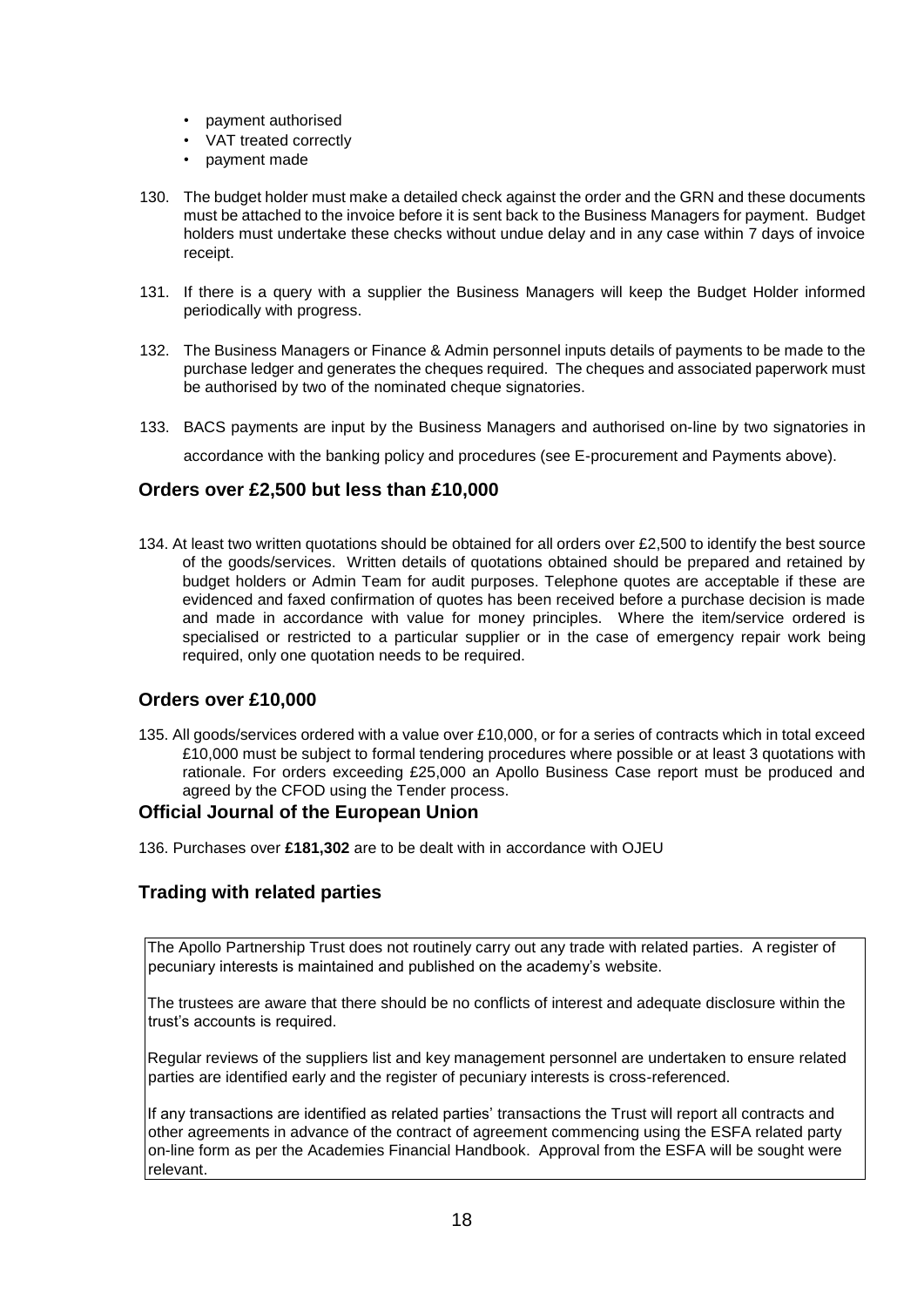### <span id="page-19-0"></span>**Trading with connected parties**

The Apollo Partnership Trust does not routinely carry out any trade with connected parties.

Regular reviews of any potential connected parties and key management personnel are undertaken to ensure that connected parties are identified early and the register of pecuniary interest is crossreferenced against suppliers.

### <span id="page-19-1"></span>**Goods and services for private use**

137. No goods are ordered or services provided to include any elements of private use by trustees and staff.

### <span id="page-19-2"></span>**Forms of Tenders**

138. There are three forms of tender procedure: open, restricted and negotiated and the circumstances in which each procedure should be used are described below.

**Open Tender:** This is where all potential suppliers are invited to tender. Open Tenders are carried out by the CFOD and Business Managers who will consider how best to advertise for suppliers e.g. general press, trade journals or to identify all potential suppliers and contact directly if practical. This is the preferred method of tendering, as it is most conducive to competition and the propriety of public funds.

**Restricted Tender:** This is where suppliers are specifically invited to tender. Restricted tenders are appropriate where:

- there is a need to maintain a balance between the contract value and administrative costs,
- a large number of suppliers would come forward or because the nature of the goods is such that

only specific suppliers can be expected to supply the academy's requirements,

• the costs of publicity and advertising are likely to outweigh the potential benefits of open tendering.

**Negotiated Tender:** The terms of the contract may be negotiated with one or more chosen suppliers. This is appropriate in specific circumstances:

- the above methods have resulted in either no or unacceptable tenders,
- only one or very few suppliers are available,
- extreme urgency exists,
- the nature of the order is specialised and can be achieved by different methods.  $\square$  additional deliveries by the existing supplier are justified.

### <span id="page-19-3"></span>**Preparation for Tender**

139. Full consideration should be given to:

- objective of project
- overall requirements
- $\cdot$  technical skills required  $\Box$  after sales service requirements
- form of contract.
- 140. It may be useful after all requirements have been established to rank requirements (e.g.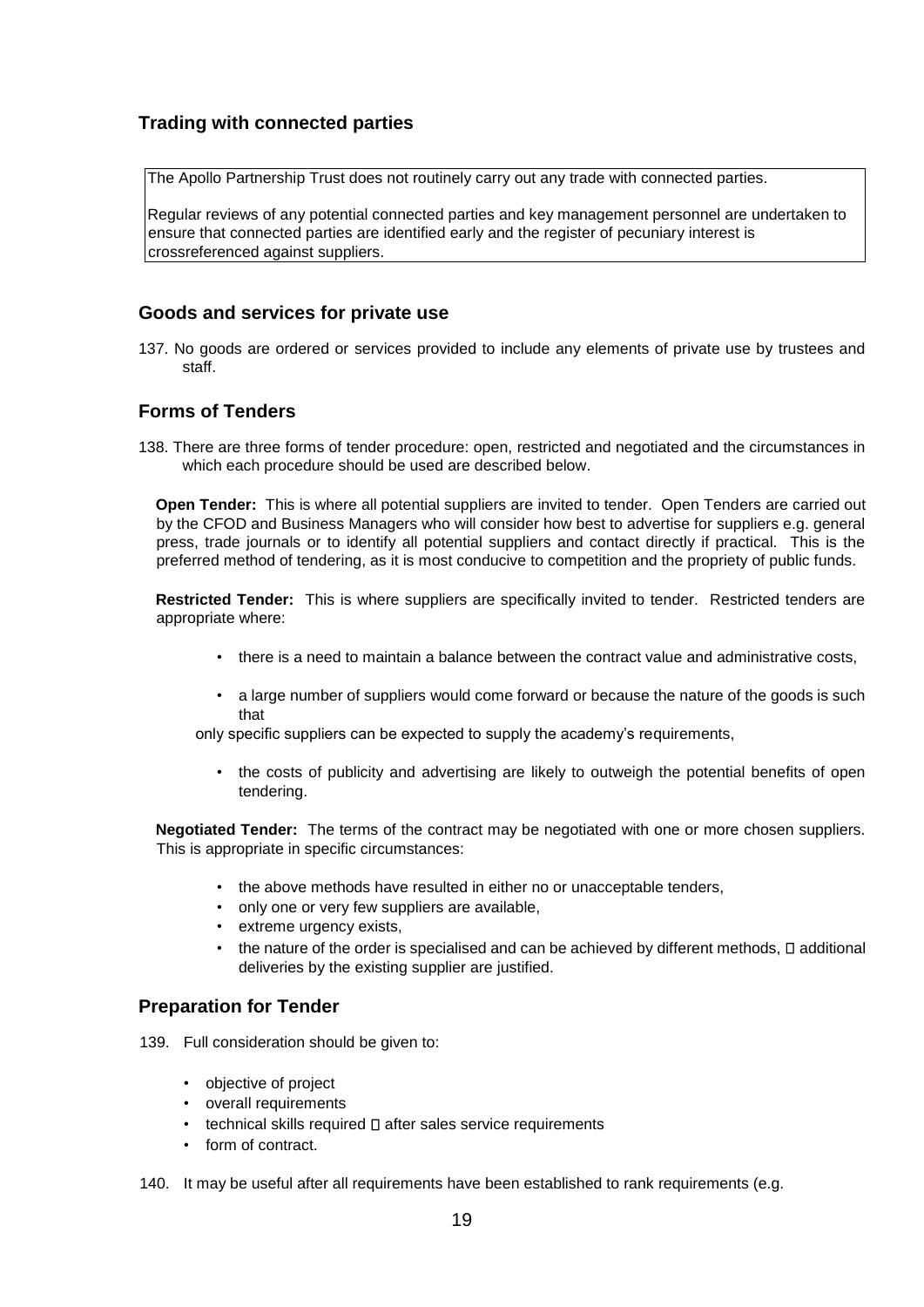mandatory, desirable and additional) and award marks to suppliers on fulfilment of these requirements to help reach an overall decision.

141. A tender brief must always be prepared and is reviewed by the CFOD and Business Managers.

### <span id="page-20-0"></span>**Invitation to Tender**

- 142. If a restricted tender is to be used, then an invitation to tender must be issued. If an open tender is used an invitation to tender may be issued in response to an initial enquiry.
- 143. An invitation to tender will include the following:
	- introduction/background to the project
	- scope and objectives of the project
	- technical requirements
	- implementation of the project
	- terms and conditions of tender
	- form of response
	- dates for decision and work to be delivered

#### <span id="page-20-1"></span>**Tender Acceptance Procedures**

144. The invitation to tender should state the date and time by which the completed tender document is received by the academy trust. Tenders are submitted in plain envelopes clearly marked to indicate they contain tender documents. The envelopes should be time and date stamped on receipt and stored in a secure place prior to tender opening. Tenders received after the submission deadlines are not accepted.

### <span id="page-20-2"></span>**Tender Opening Procedures**

- 145. All tenders submitted are opened at the same time and the tender details are recorded. Two persons should be present for the opening of tenders as follows:
	- For contracts over £50,000 to £100,000 Business Manager and CFOD
	- For contracts up to £150,000 the Business Manager, CFOD and/or the Headteacher plus a member of the Local Governing Body
	- For contracts over £150,000 the Business Managers, CFOD, Headteacher plus either the CEO or trustee of the Finance & Resources Committee.
- 146. Separate record details the names of the firms submitting tenders and the amount tendered. The record is then signed by people present at the tender opening.

### <span id="page-20-3"></span>**Tendering Procedures**

- 147. The evaluation process will involve at least two people. Those involved should disclose all interests, business and otherwise, that might impact upon their objectivity. If there is a potential conflict of interest, then that person must withdraw from the tendering process.
- 148. Those involved in making a decision must take care not to accept gifts or hospitality from potential suppliers that could compromise or be seen to compromise their independence.
- 149. Full records should be kept of all criteria used for evaluation and for contracts over £50,000 a report should be prepared for the CFOD, Local Governing Body and Finance & Resources Committee of Trustees, highlighting the relevant issues and recommending a decision.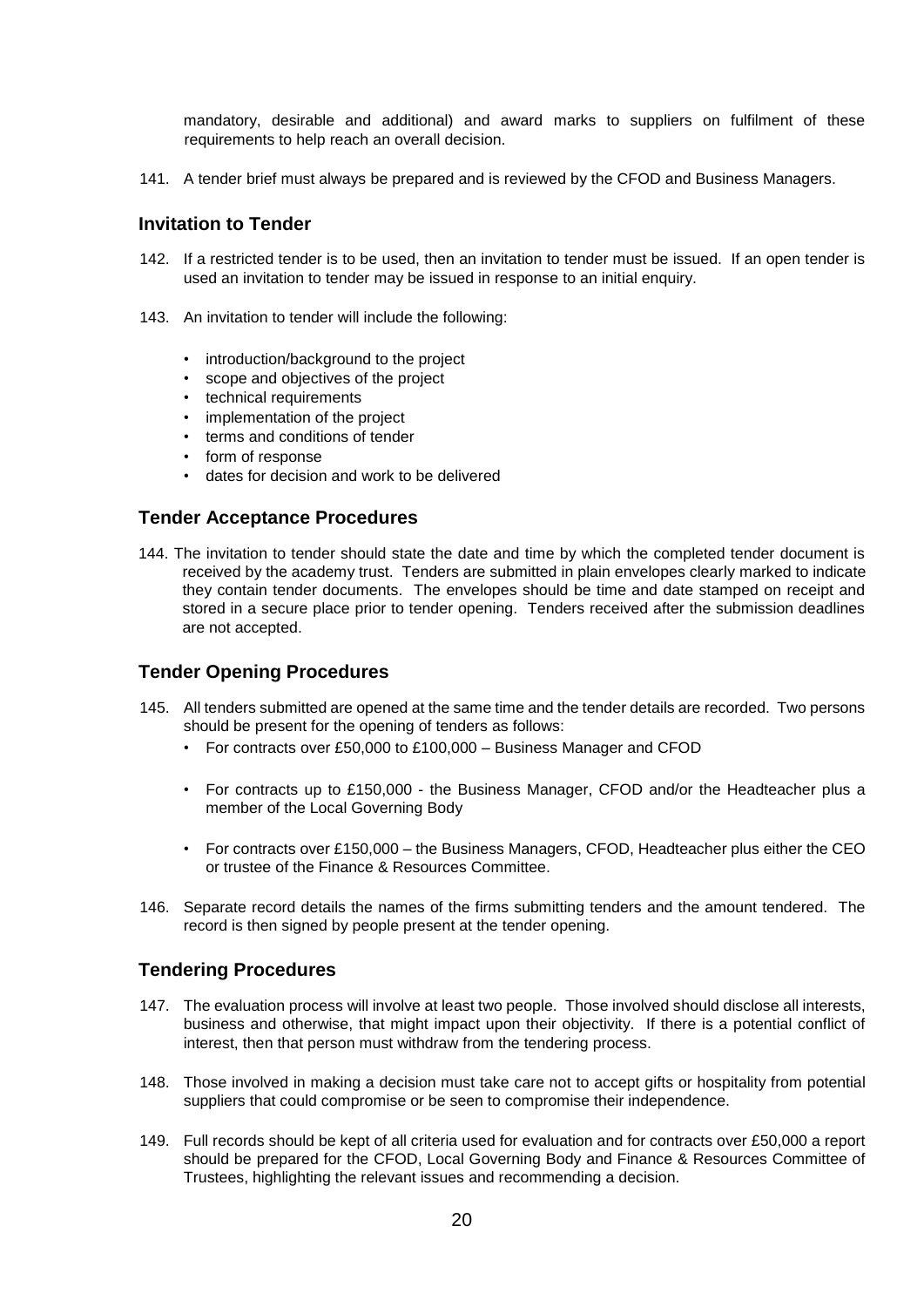150. The accepted tender should be the one that is economically most advantageous to the academy. All parties are then informed of the decision.

#### <span id="page-21-0"></span>**Insurance**

- 151. The **Finance & Resources Committee** reviews insurance arrangements annually. They ensure that the sums insured are commensurate with the risks and include cover for academy trust property when off the premises.
- 152. The Apollo Partnership Trust is currently in a Long Term Agreement with its insurers. When this ends the academies will join the Department for Education's Risk Protection Arrangements.
- 153. Budget holders must ensure all valuable are kept under lock and key when not being used in a supervised manner.
- 154. The first £500 of replacement has to be funded by the department concerned as no budget is held centrally. Items under £500 will receive no insurance pay out and it is up to the department concerned as to whether the item is replaced or not.

#### <span id="page-21-1"></span>**Board of Trustees Expenses**

- 155. All Trustees of the Apollo Partnership Trust are entitled to claim the actual costs, which they incur as follows:
	- childcare or baby-sitting allowances (excluding payments to a current/former spouse or partner)
	- cost of care arrangements for an elderly or dependent relative (excluding payments to a current/former spouse or partner)
	- the extra costs they incur in performing their duties either because they have special needs or because English is not their first language
	- the cost of travel relating only to travel to meetings/training courses at a rate of 45 pence per mile which does not exceed the specified rates for school personnel
	- travel and subsistence costs, payable at the current rates specified by the Secretary of State for the Environment, Transport and the Regions, associated with attending national meetings or training events, unless these costs can be claimed from the any other source  $\Box$  Telephone charges, photocopying, stationery, postage etc.
	- any other justifiable allowances
- 156. The Board of Trustees acknowledges that:
	- Trustees are not to be paid attendance allowance
	- Trustees are not reimbursed for loss of earnings
- 157. Trustees wishing to make claims under these arrangements must complete a claims form from the CFOD or Business Managers **together** with the relevant receipts. The form must be submitted to the CFOD within two weeks of the date when the costs were incurred, when they will be submitted for approval by the Trustees or Chair of Finance & Resources to be presented to the Finance & Resources Committee for final approval.
- 158. Claims will be subject to independent audit and may be investigated by the Board of Trustees (or Chair of Finance in respect of the Board of Trustees) if they appear excessive or inconsistent.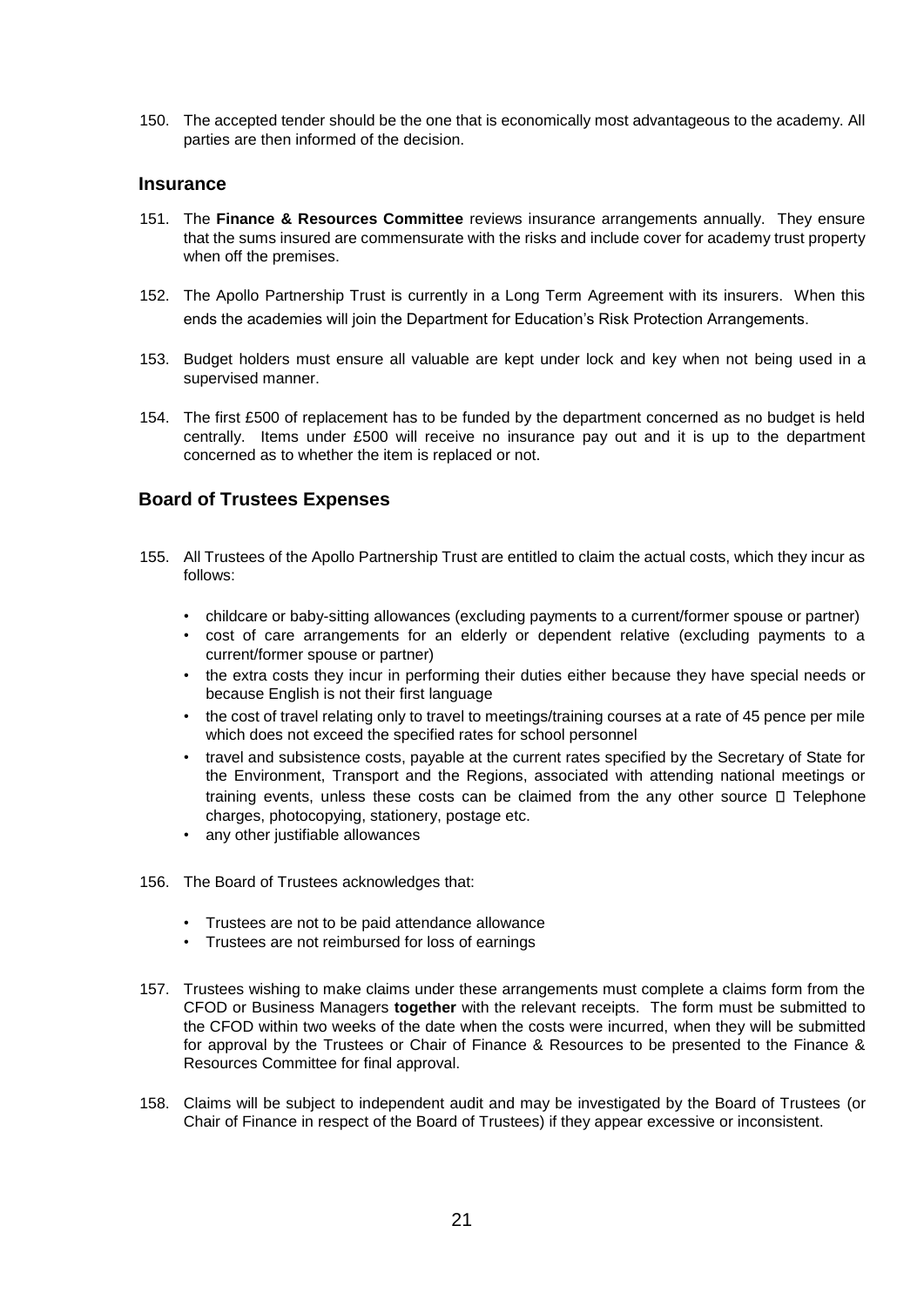### <span id="page-22-0"></span>**Gifts**

- 159. Ordinarily such gifts should be rejected, unless they are of negligible value (e.g. diaries, calendars). However, any gifts or hospitality in excess of £25 are reported to the Headteachers in each academy in order to protect the individual receiving the gift. This is particularly important where the person receiving the gift is a budget holder, has the ability to influence purchasing decisions or regularly receives reimbursement from the school for items other than travel expenses.
- 160. Gifts that have been reported are entered onto the gifts and hospitality register held at each academy and authorised by the Headteacher in each academy or CFOD.
- 161. All purchases of alcohol and any excessive gifts, including those purchased with unrestricted funds, are deemed to be irregular expenditure and **should not** be made without the express prior permission of the CEO who is the Trust's Accounting Officer.

### <span id="page-22-1"></span>**Energy Management**

- 162. The **Site Team** are responsible for recording, monitoring and analysing water, gas and electricity consumption on a monthly basis. Meters should be checked weekly and before authorising any invoices from the utilities providers. Any discrepancies or unusual reading should be raised with the Business Manage immediately.
- 163. The **Site Team** ensures that the school's heating system is operated and run as efficiently as possible.
- 164. The **CFOD and Business Managers** ensure that the all academies purchasing of energy is at the most competitive prices available.
- 165. All staff have the responsibility to work in an energy efficient manner at all times (e.g. turning off computers, lights and heating when not required).

### <span id="page-22-2"></span>**Fraud**

166. The trust does not tolerate fraud. Where instances of fraud are found the **Accounting Officer and/or CFOD** will notify the ESFA.

### <span id="page-22-3"></span>**Whistleblowing**

The trust has a whistle blowing policy in place which is available to all staff and published on the academy's website. The policy also references raising any issues with the Department for Education and/or Education Funding Agency (ESFA) directly where relevant.

### <span id="page-22-4"></span>**Leasing**

Finance leases represent borrowing and are not allowed under the Academies Financial Handbook.

The academy does not enter into any Finance Leases and refers to the guidance provided by the ESFA.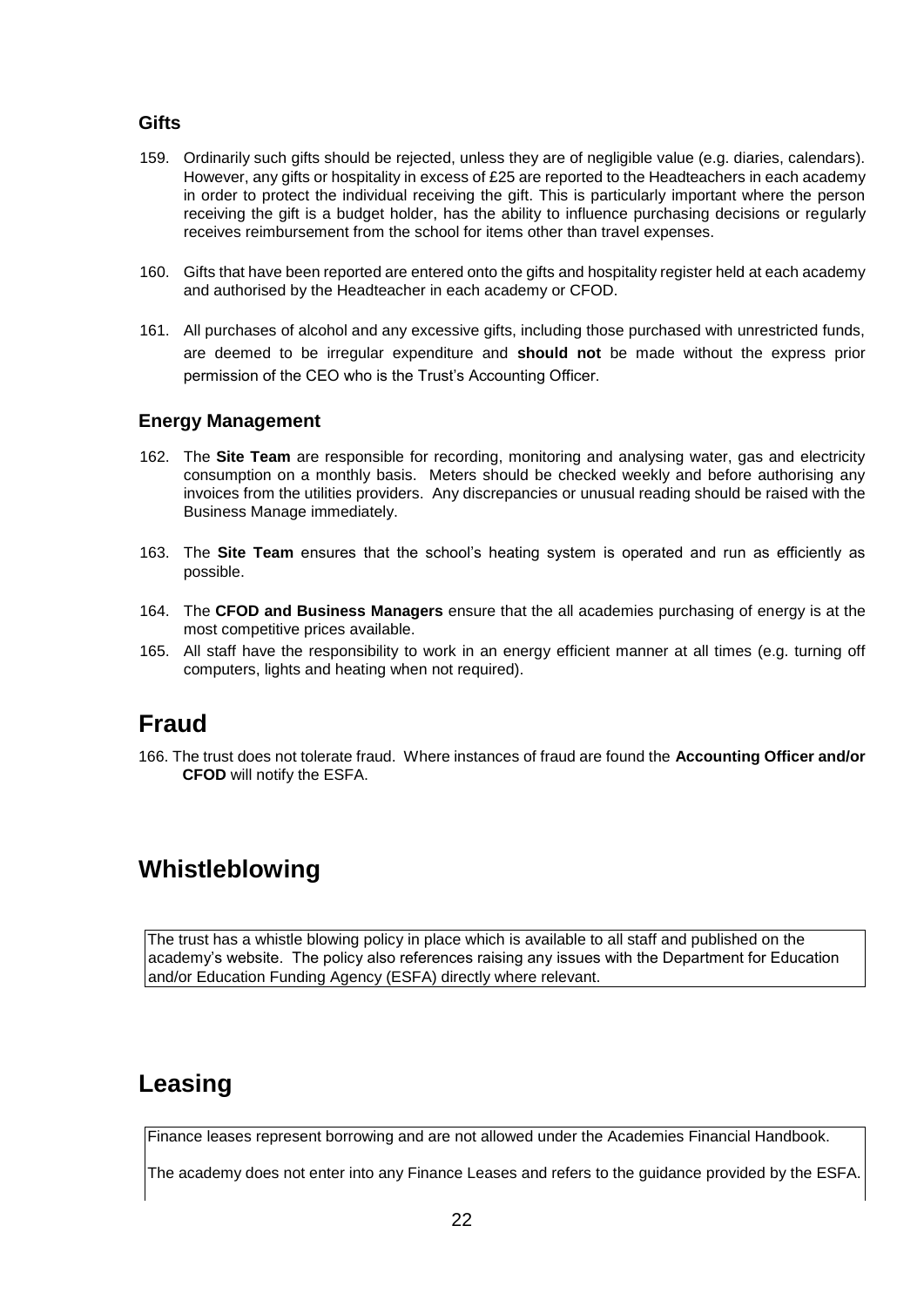# <span id="page-23-0"></span>**VAT**

### <span id="page-23-1"></span>**VAT Returns**

167. The Accounting Officer and CFOD is responsible for submitting the VAT Return 100 form and ensures compliance with HM Revenue and Customs for claiming the correct levels of VAT. Advice is sought from the academy's VAT Accountants in respect of any Business Use calculations.

# <span id="page-23-2"></span>**Fixed assets**

### <span id="page-23-3"></span>**Asset register**

- 168. As per the Fixed Assets section of the AFH, the Fixed Assets register must be maintained on a monthly basis via the APT Monthly Workbook. All items purchased with a value over the academy's capitalisation limit of **£1,000** must be entered on the fixed asset and include the following details:
	- asset description
	- asset number
	- serial number
	- date of acquisition
	- asset cost
	- source of funding (% of original cost funded from grant and % funded from other sources)  $\Box$ expected useful economic life
	- depreciation
	- current book value
	- location
	- name of member of staff responsible for the asset
- 169. The asset register helps:
	- ensure that staff take responsibility for the safe custody of assets
	- enable independent checks on the safe custody of assets, as a deterrent against theft or misuse
	- to manage the effective utilisation of assets and to plan for their replacement
	- help the external auditors to draw conclusions on the annual accounts
	- support insurance claims in the event of fire, theft, vandalism or other disasters
- 170. Items included on the asset register are:
	- ICT hardware and software (this list can be combined and used to identify software licences to ensure the school is complying with legislation)
	- Reprographic equipment photocopiers, comb binders, laminators
	- Office equipment fax machines, shredders, switchboard
	- **Furniture**
	- AVA equipment TVs, video/DVD players, OHPs, cameras, speakers
	- Cleaning equipment vacuum cleaners, polishers
	- Catering equipment ovens, fridges, dishwashers, food processors
	- Technology equipment sewing machines, craft machinery
	- Premises equipment lawn mowers, power tools, generators  $\Box$  Other equipment musical instruments, PE equipment